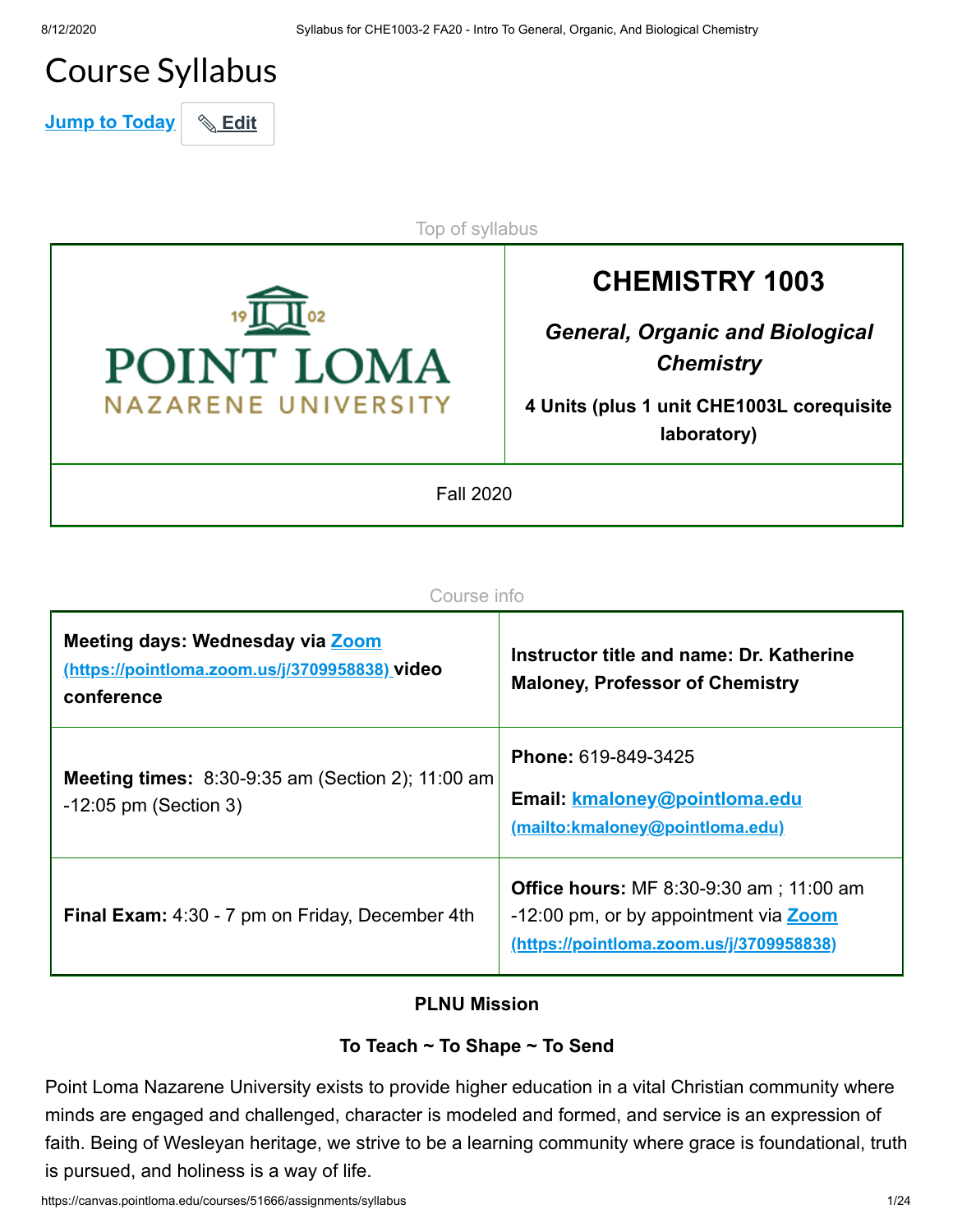## **Foundational Explorations Mission**

PLNU provides a foundational course of study in the liberal arts informed by the life, death, and resurrection of Jesus Christ. In keeping with the Wesleyan tradition, the curriculum equips students with a broad range of knowledge and skills within and across disciplines to enrich major study, lifelong learning, and vocational service as Christ-like participants in the world's diverse societies and culture.

## **COURSE DESCRIPTION**

**From the PLNU Catalog:** Examination of those aspects of inorganic and organic chemistry that are pertinent to biology and chemistry. Examines the structures and metabolic reactions of biomolecules. Provides a background for nursing, family and consumer sciences and physical education majors. (Meets a general education requirement; does not count toward any Chemistry Department majors.)

Chemistry 1003 is an introductory chemistry class suitable for anyone who has never taken any chemistry classes before.

## **COURSE LEARNING OUTCOMES**

At the end of the course you will be able to:

- 1. Speak fluently in the language of chemistry, describing the composition of matter at multiple levels: from the macroscopic to the atomic level.
- 2. Predict the properties of atoms, molecules, ions and molecular compounds, on the basis of structure.
- 3. Write balanced equations to describe common types of chemical transformations, including acid-base reactions.
- 4. Identify the main organic functional groups, and explain how intermolecular forces influence their properties.
- 5. Identify major classes of biological molecules, and describe how their chemical structure facilitates their biological function.

## **FOUNDATIONAL EXPLORATIONS LEARNING OUTCOMES**

The following Foundational Explorations Learning Outcome (FELO) will be assessed in this class:

**FELO 1e: Quantitative Reasoning:** Students will be able to solve problems that are quantitative in nature.

## **REQUIRED TEXTS AND RECOMMENDED STUDY RESOURCES**

Fundamentals of General, Organic and Biological Chemistry, by McMurry, Castellion, Ballantine, Hoeger and Peterson, Pearson, 8<sup>th</sup> Edition, **2017**. (ISBN-13: 9780134665708) *Required* 

Modified Mastering Chemistry (Online homework platform that comes bundled with the textbook if you purchase it through the PLNU bookstore; for more information, visit **[Course Materials.](https://canvas.pointloma.edu/courses/51666/pages/course-materials)**) *Required*

Calculator: Texas Instruments TI-30XA or equivalent. *Required*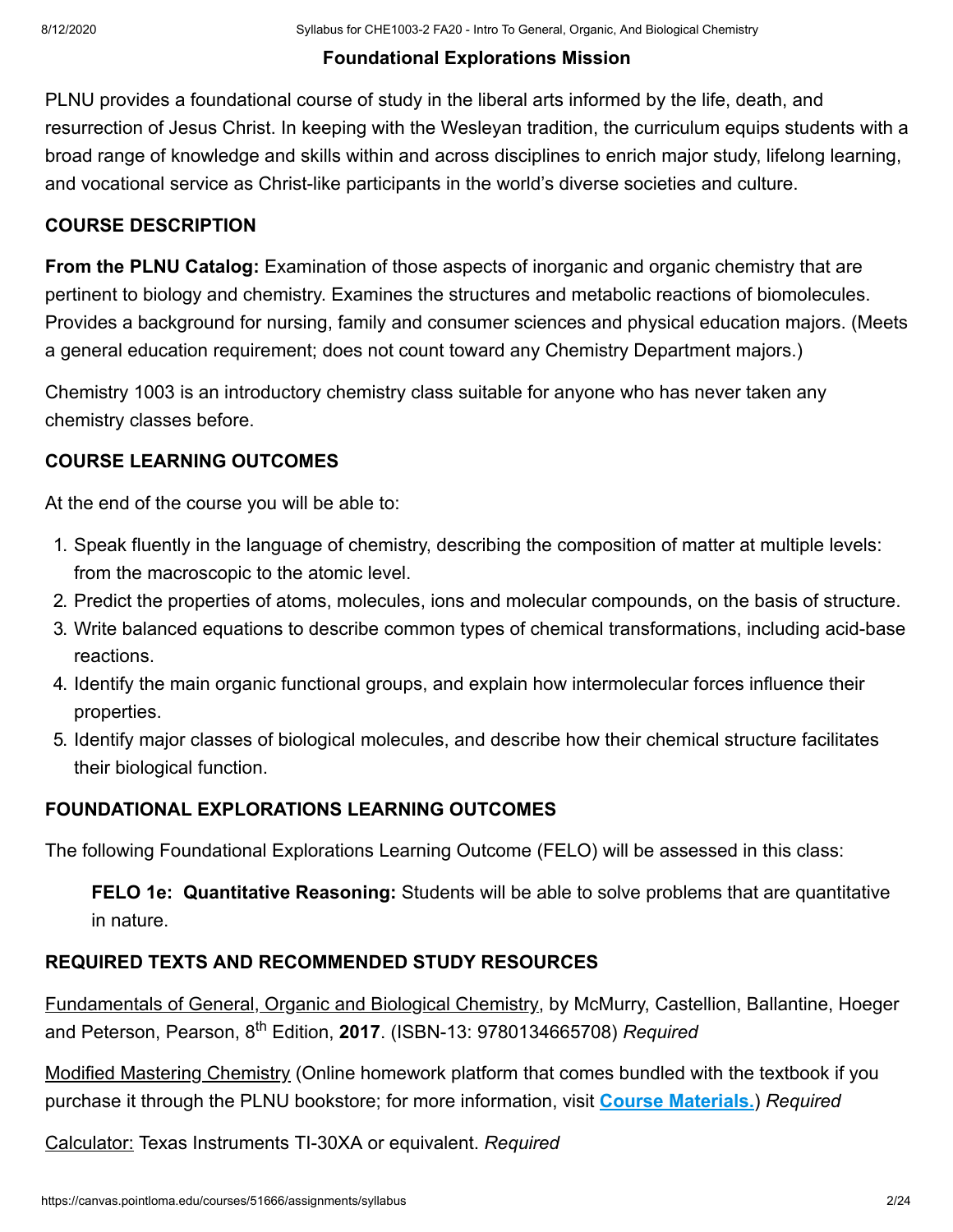#### **COURSE CREDIT HOUR INFORMATION**

In the interest of providing sufficient time to accomplish the stated Course Learning Outcomes, this class meets the PLNU credit hour policy for a 4 unit class delivered over 15 weeks. It is anticipated that students will spend a minimum of 37.5 participation hours per credit hour on their coursework. For this course, students will spend an estimated 150 total hours meeting the course learning outcomes.

#### **QUIZZES AND EXAMS**

Online quizzes and exams will be conducted using an external tool called Gradescope, which will facilitate rapid evaluation and feedback on your work.

To enroll in the Gradescope course:

- 1. Navigate to the **Gradescope website [\(https://www.gradescope.com/\)](https://www.gradescope.com/)** .
- 2. Click on **Sign up** (at the top right), then **Student**.
- 3. Enter the following *Course Entry Code*: MEYE4P.
- 4. Enter your **Name**, **PLNU Email Address**, and **PLNU Student ID**.

#### **COURSE SCHEDULE AND ASSIGNMENTS**

Note: This schedule is subject to change. Any substantial changes (i.e. changes to anything other than *Details* or *Readings*) will be announced on the *Announcements* page in Canvas, and modified here in the *Syllabus*. Up-to-date reading assignments will also be listed in each Week Overview.

| <b>WEEK</b>    | <b>ACTIVITY</b>            | <b>DETAILS</b>                                                                                                         | <b>READING/NOTES</b>                                                                                            |
|----------------|----------------------------|------------------------------------------------------------------------------------------------------------------------|-----------------------------------------------------------------------------------------------------------------|
|                | Online lecture videos      | • Course Introduction<br>• States of matter<br><b>Classification of Matter</b>                                         | • Syllabus<br>$\bullet$ $\delta$ 1.2<br>$\cdot$ $\delta$ 1.5                                                    |
| 1              | <b>Week 1 Discussion</b>   | "Introductions"                                                                                                        | Due Mon/Wed*                                                                                                    |
|                | Zoom session (Wed)         | Getting acquainted & classifying matter                                                                                | $ \mathbf{0}1.3$ -1.4                                                                                           |
|                | <b>Mastering Chemistry</b> | "Week 1 Assignment"                                                                                                    | Due Thursday at 5 pm                                                                                            |
| $\overline{2}$ | Online lecture videos      | • Scientific measurements<br>• Unit conversions & density<br>• Atoms and subatomic particles<br>Isotopes & atomic mass | $\cdot$ $\delta$ 1.6-1.9<br>$\bullet$ $\delta$ 1.10, 1.12<br>$\cdot$ $\delta$ 2.1-2.2<br>$\bullet$ $\delta$ 2.3 |
|                | Zoom session (Wed)         | Solving unit conversions problems                                                                                      | $\delta$ 1.6-1.9, $\delta$ 1.10, 1.12                                                                           |
|                | <b>Mastering Chemistry</b> | "Week 2 Assignment"                                                                                                    | Due Thursday at 5 pm                                                                                            |
|                |                            |                                                                                                                        |                                                                                                                 |

Course schedule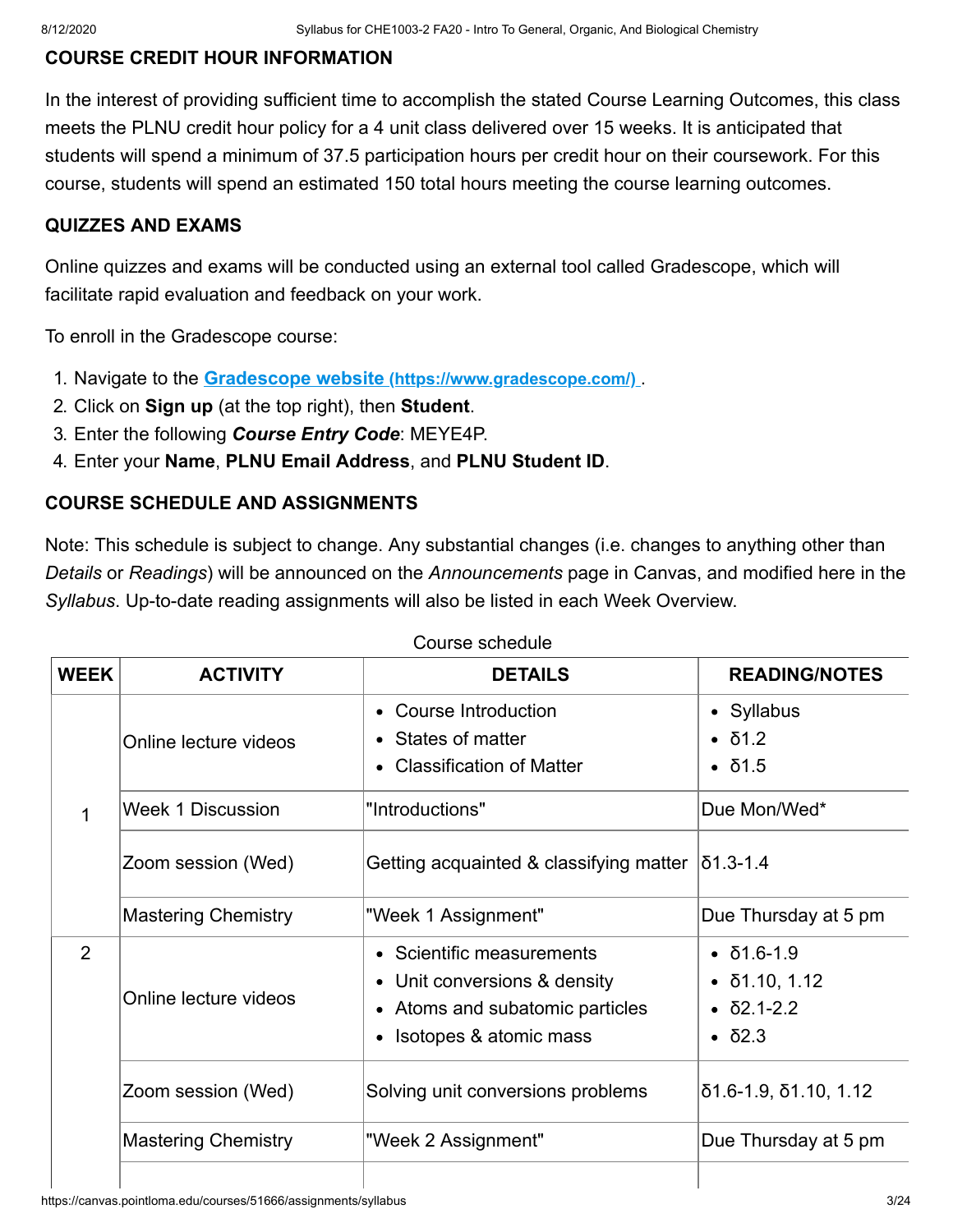|                 | Quiz 1 (Fri)                                                                                                |                                                                                                                   | Chapter 1                                                                                                                 |  |
|-----------------|-------------------------------------------------------------------------------------------------------------|-------------------------------------------------------------------------------------------------------------------|---------------------------------------------------------------------------------------------------------------------------|--|
| 3               | The periodic table<br>Atomic structure<br>Online lecture videos<br>Ionic Compounds<br><b>Covalent bonds</b> |                                                                                                                   | $\bullet$ $\delta$ 2.4, 2.5<br>$\bullet$ $\delta$ 2.6-2.9<br>• Chapter 3<br>$\bullet$ $\delta$ 4.1-4.4                    |  |
|                 | <b>Week 3 Discussion</b>                                                                                    | "Preparing for Exam 1"                                                                                            | Due Mon/Wed*                                                                                                              |  |
|                 | Zoom session (Wed)                                                                                          | Solving atomic structure problems                                                                                 | Chapter 2                                                                                                                 |  |
|                 | <b>Mastering Chemistry</b>                                                                                  | "Week 3 Assignment"                                                                                               | Due Thursday at 5 pm                                                                                                      |  |
|                 | Online lecture videos                                                                                       | • Drawing Lewis dot structures<br>• VSEPR and molecular shape<br>Electronegativity and polarity                   | $\bullet$ $\delta$ 4.6, 4.7<br>• 54.8<br>$\bullet$ $\delta$ 4.9, 4.10                                                     |  |
| $\overline{4}$  | Zoom session (Wed)                                                                                          | Drawing molecules: Lewis structures<br>and VSEPR                                                                  | Chapter 4                                                                                                                 |  |
|                 | <b>Mastering Chemistry</b>                                                                                  | "Week 4 Assignment"                                                                                               | Due Thursday at 5 pm                                                                                                      |  |
|                 | Exam 1 (Fri)                                                                                                |                                                                                                                   | Chapters 1-4                                                                                                              |  |
|                 | Online lecture videos                                                                                       | Balancing chemical equations.<br>Moles and molecular weight<br>Reaction energy diagrams<br>Equilibria             | $\bullet$ $\delta$ 5.1, 5.2<br>$\cdot$ $\delta$ 6.1-6.4<br>$\bullet$ $\delta$ 7.1, 7.5, 7.6<br>$\bullet$ $\delta$ 7.7-7.9 |  |
| 5               | <b>Week 5 Discussion</b>                                                                                    | "Mindset"                                                                                                         | Due Mon/Wed*                                                                                                              |  |
|                 | Zoom session (Wed)                                                                                          | Balancing equations, solving mass-to-<br>mass conversion problems, and<br>drawing reaction diagrams               | Chapters 5-7                                                                                                              |  |
|                 | <b>Mastering Chemistry</b>                                                                                  | "Week 5 Assignment"                                                                                               | Due Thursday at 5 pm                                                                                                      |  |
| $6\phantom{1}6$ | Online lecture videos                                                                                       | • Solutions & solubility<br>Calculating concentration<br><b>Dilutions</b><br><b>Electrolytes &amp; Osmolarity</b> | $\bullet$ $\delta$ 9.1-9.3<br>$\cdot$ $\delta$ 9.6<br>$\bullet$ $\delta$ 9.7<br>$\bullet$ $\delta$ 9.8, 9.10              |  |
|                 | Zoom session (Wed)                                                                                          | Calculating concentration                                                                                         | $\delta$ 9.6-9.7                                                                                                          |  |
|                 | <b>Mastering Chemistry</b>                                                                                  | "Week 6 Assignment"                                                                                               | Due Thursday at 5 pm                                                                                                      |  |
|                 | Quiz 2 (Fri)                                                                                                |                                                                                                                   | Chapters 5-7, 9                                                                                                           |  |
| $\overline{7}$  | Online lecture videos                                                                                       | • Acid-base reactions<br>Equilibrium recap & pKa<br>$\bullet$ pH                                                  | $\bullet$ $\delta$ 10.1-10.2<br>$\bullet$ $\delta$ 10.3<br>$\bullet$ $\delta$ 10.4-10.6                                   |  |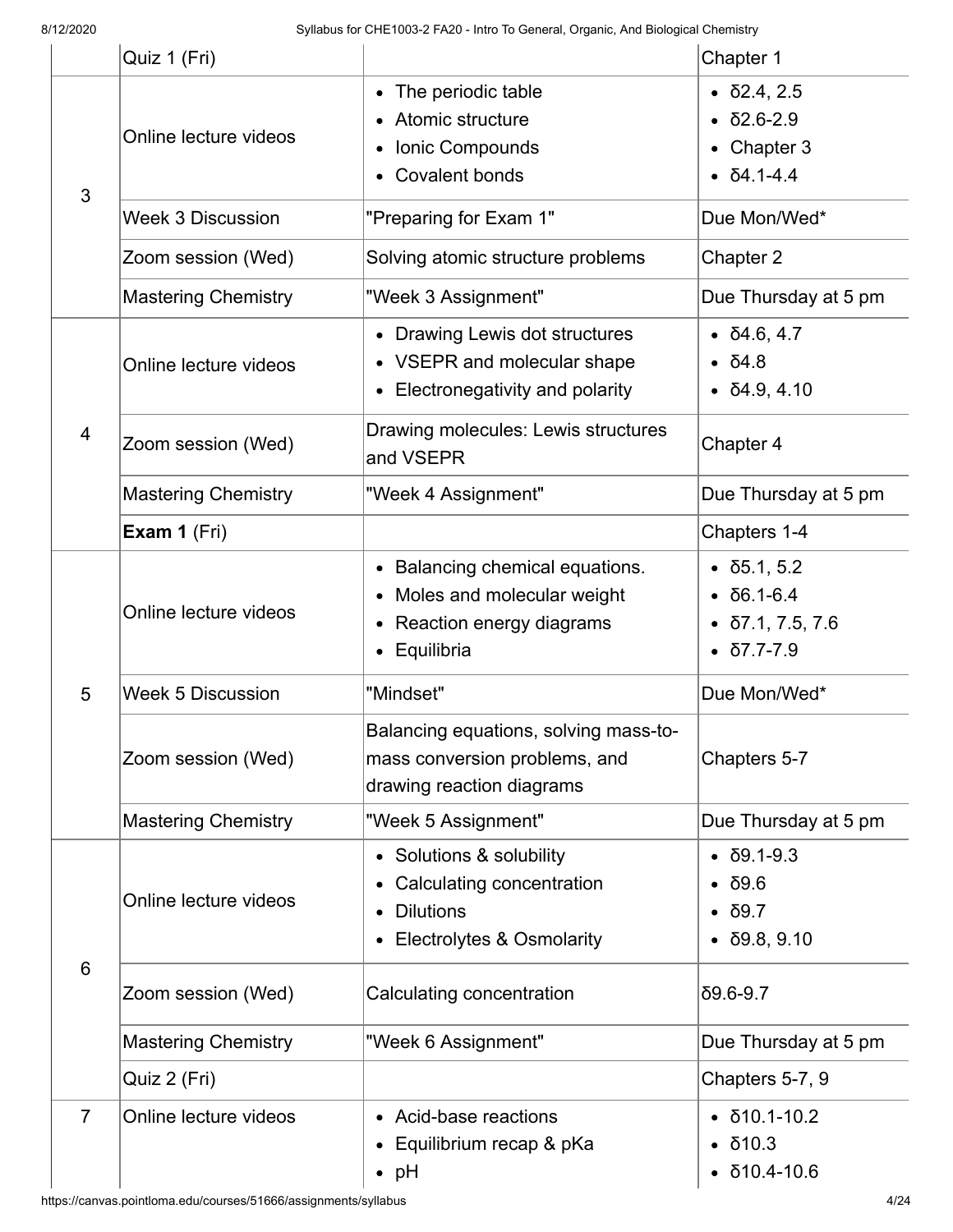|    | <b>Week 7 Discussion</b><br>"Preparing for Exam 2" |                                                                                                                                                                                    | Due Mon/Wed*                                                                                                                                                     |  |
|----|----------------------------------------------------|------------------------------------------------------------------------------------------------------------------------------------------------------------------------------------|------------------------------------------------------------------------------------------------------------------------------------------------------------------|--|
|    | Zoom session (Wed)                                 | Predicting acid strength and calculating<br>pH                                                                                                                                     | $\delta$ 10.3-10.6                                                                                                                                               |  |
|    | <b>Mastering Chemistry</b>                         | "Week 7 Assignment"                                                                                                                                                                | Due Thursday at 5 pm                                                                                                                                             |  |
| 8  | Online lecture videos                              | Drawing organic structures<br><b>Isomers</b><br>$\bullet$<br>Naming alkanes<br>Intermolecular forces                                                                               | $\bullet$ $\delta$ 12.1-12.2, 12.4<br>$\bullet$ $\delta$ 12.3<br>$\cdot$ $\delta$ 12.6<br>$\bullet$ $\delta$ 8.2, 12.7                                           |  |
|    | Zoom session (Wed)                                 | Intro to Organic Chemistry                                                                                                                                                         | Chapter 12                                                                                                                                                       |  |
|    | <b>Mastering Chemistry</b>                         | "Week 8 Assignment"                                                                                                                                                                | Due Thursday at 5 pm                                                                                                                                             |  |
|    | Exam 2 (Fri)                                       |                                                                                                                                                                                    | Chapters 5-7, 9, 10, 12                                                                                                                                          |  |
| 9  | Online lecture videos                              | • Organic functional groups<br>Naming alkenes & alkynes<br>Isomers, part II<br>Naming alcohols & ethers<br>Intermolecular forces, part II                                          | $\bullet$ $\delta$ 12.2, flip through 13.8,<br>14.1, 14.5, 14.7-14.9<br>$\delta$ 13.2-13.3<br>$\bullet$ $\delta$ 13.3<br>δ14.2, 14.7, 14.9<br>δ14.3, review δ8.2 |  |
|    | Week 9 Discussion                                  | <b>TBD</b>                                                                                                                                                                         | Due Mon/Wed                                                                                                                                                      |  |
|    | Zoom session (Wed)                                 | Alkenes, alkynes, alcohols & ethers                                                                                                                                                | Chapters 13-14                                                                                                                                                   |  |
|    | <b>Mastering Chemistry</b>                         | "Week 9 Assignment"                                                                                                                                                                | Due Thursday at 5 pm                                                                                                                                             |  |
| 10 | Online lecture videos                              | Naming aldehydes & ketones<br>$\bullet$<br>Oxidation & reduction of organic<br>$\bullet$<br>molecules<br>Naming & classifying amines<br>$\bullet$<br>Acid-base reactions of amines | $\cdot$ $\delta$ 15.2<br>$\bullet$ $\overline{0}14.4, 15.5, 15.6$<br>$\cdot$ $\delta$ 16.2<br>$\bullet$ $\delta$ 16.5, 16.6                                      |  |
|    | Zoom session (Wed)                                 | Amines, ketones & aldehydes                                                                                                                                                        | Chapters 15-16                                                                                                                                                   |  |
|    | <b>Mastering Chemistry</b>                         | "Week 10 Assignment"                                                                                                                                                               | Due Thursday at 5 pm                                                                                                                                             |  |
|    | Quiz 3 (Fri)                                       |                                                                                                                                                                                    | Chap 13-16                                                                                                                                                       |  |
| 11 | Online lecture videos                              | Naming carboxylic acid derivatives<br>$\bullet$<br>• Acid-base reactions of carboxylic<br>acids<br>Formation and hydrolysis of amides<br>$\bullet$<br>and esters                   | $\bullet$ $\delta$ 17.1<br>$\cdot$ $\delta$ 17.2                                                                                                                 |  |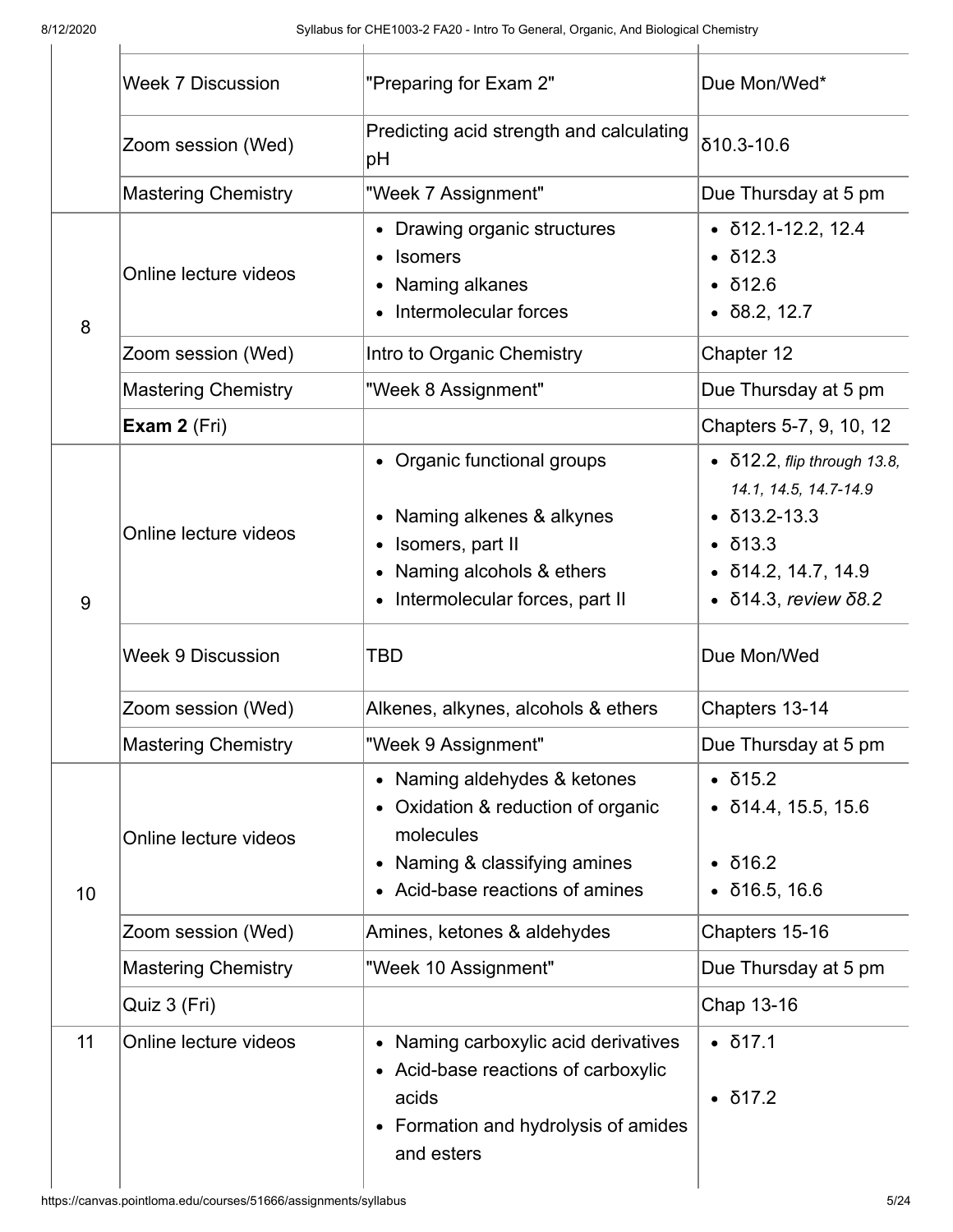|    |                            |                                                                                                                                                | $\bullet$ $\delta$ 17.3, 17.4                                                                                |
|----|----------------------------|------------------------------------------------------------------------------------------------------------------------------------------------|--------------------------------------------------------------------------------------------------------------|
|    | <b>Week 11 Discussion</b>  | <b>TBD</b>                                                                                                                                     | Due Mon/Wed*                                                                                                 |
|    | Zoom session (Wed)         | Carboxylic acid derivatives                                                                                                                    | Chapter 17                                                                                                   |
|    | <b>Mastering Chemistry</b> | "Week 11 Assignment"                                                                                                                           | Due Thursday at 5 pm                                                                                         |
| 12 | Online lecture videos      | • Amino acids & peptides<br>Protein structure<br>Protein function, classes of<br>$\bullet$<br>enzymes                                          | $\bullet$ $\delta$ 18.3-18.5<br>δ18.6-18.10<br>$\bullet$ $\delta$ 18.2, 19.1-19.4                            |
|    | Zoom session (Wed)         | <b>Proteins</b>                                                                                                                                | Chapter 18                                                                                                   |
|    | <b>Mastering Chemistry</b> | "Week 12 Assignment"                                                                                                                           | Due Thursday at 5 pm                                                                                         |
|    | Exam 3 (Fri)               |                                                                                                                                                | Chapters 13-18                                                                                               |
| 13 | Online lecture videos      | <b>Chirality &amp; Fischer projections</b><br>٠<br>Isomers, part III<br><b>Classifying sugars</b><br>٠<br><b>Biologically important sugars</b> | $\bullet$ $\delta$ 14.10, 20.2<br>14.10<br>$\bullet$<br>$\delta$ 20.1-20.3<br>δ20.4, 20.6, 20.7<br>$\bullet$ |
|    |                            |                                                                                                                                                |                                                                                                              |
|    | <b>Week 13 Discussion</b>  | <b>TBD</b>                                                                                                                                     | Due Mon/Wed*                                                                                                 |
|    | Zoom session (Wed)         | Sugars & chirality                                                                                                                             | Chapter 20                                                                                                   |
|    | <b>Mastering Chemistry</b> | "Week 13 Assignment"                                                                                                                           | Due Thursday at 5 pm                                                                                         |
|    | Online lecture videos      | Types of lipids<br><b>Membranes</b><br>Reactions of lipids                                                                                     | $\bullet$ $\delta$ 23.1-23.3, 23.5,<br>23.6<br>δ23.7<br>$\bullet$<br>$\bullet$ $\delta$ 23.4                 |
| 14 | Zoom session (Wed)         | Lipids & Oreos                                                                                                                                 | Chapter 23                                                                                                   |
|    | <b>Mastering Chemistry</b> | "Week 14 Assignment"                                                                                                                           | Due Thursday at 5 pm                                                                                         |
|    | Quiz 4 (Fri)               |                                                                                                                                                | Chapters 20, 23                                                                                              |
|    | Online lecture videos      | Nucleic acids<br>The Central Dogma                                                                                                             | δ26.1-26.3<br>$\delta$ 26.4                                                                                  |
| 15 | <b>Week 15 Discussion</b>  | "Course Favorite"                                                                                                                              | Due Mon/Tues                                                                                                 |
|    | Zoom session (Monday)      | Exam review                                                                                                                                    | Chapter 26                                                                                                   |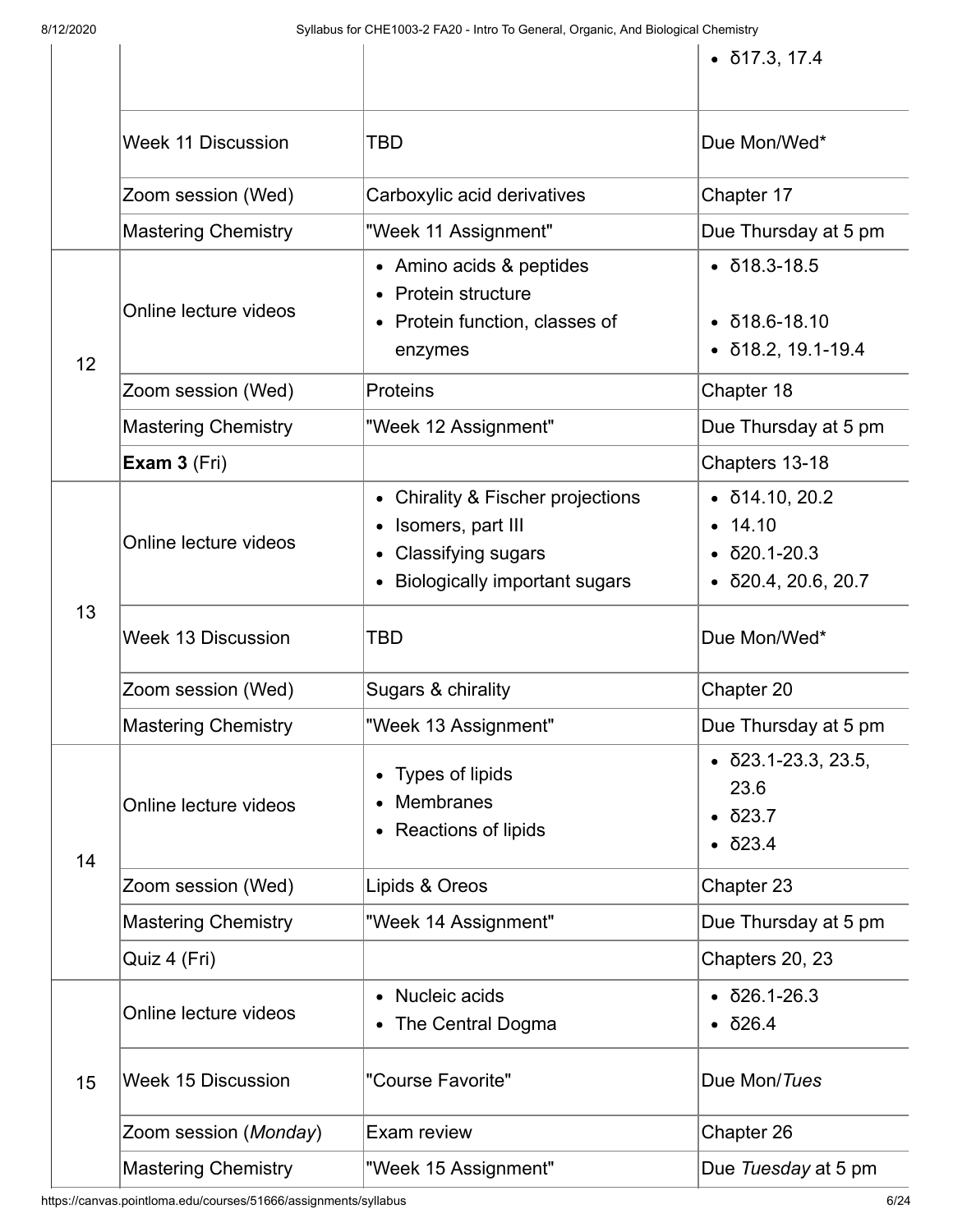| <b>Comprehensive Final</b> | $ 4:30 - 7$ pm, Friday, December 4th |  |
|----------------------------|--------------------------------------|--|
| Exam                       |                                      |  |

\*Online discussions have two due dates. Your first original post is due by Monday at midnight. You should also respond to at least three other students' posts by Wednesday at midnight.

#### **ASSESSMENT AND GRADING**

The activities described above will contribute to your total course grade according to the following distribution:

| Grade distribution                           |     |  |  |
|----------------------------------------------|-----|--|--|
| Lecture video quizzes & Participation        | 15% |  |  |
| <b>Online homework (Mastering Chemistry)</b> | 15% |  |  |
| Quizzes                                      | 20% |  |  |
| Midterm exams                                | 30% |  |  |
| Final exam (ACS standardized exam)           | 20% |  |  |

Student grades will be posted in the Canvas grade book throughout the course. Letter grades will be assigned at the end of the course based on your percentage of total possible points, according to the following scale:

| Grade scale |                 |                 |               |                  |
|-------------|-----------------|-----------------|---------------|------------------|
| A           |                 |                 |               |                  |
| A 93-100    | $B + 87 - 89$   | $ C+77-79 $     | $D + 67-69$   | $F$ Less than 59 |
| A-90-92     | B 83-86 C 73-76 |                 | $ D 63-66 $   |                  |
|             | B-80-82         | $ C - 70 - 72 $ | $D - 60 - 62$ |                  |

#### **STATE AUTHORIZATION**

State authorization is a formal determination by a state that Point Loma Nazarene University is approved to conduct activities regulated by that state. In certain states outside California, Point Loma Nazarene University is not authorized to enroll online (distance education) students. If a student moves to another state after admission to the program and/or enrollment in an online course, continuation within the program and/or course will depend on whether Point Loma Nazarene University is authorized to offer distance education courses in that state. It is the student's responsibility to notify the institution of any change in his or her physical location. Refer to the map on **State Authorization**

**[\(https://www.pointloma.edu/offices/office-institutional-effectiveness-research/disclosures\)](https://www.pointloma.edu/offices/office-institutional-effectiveness-research/disclosures)** to view which states allow online (distance education) outside of California.

### **INCOMPLETES AND LATE ASSIGNMENTS**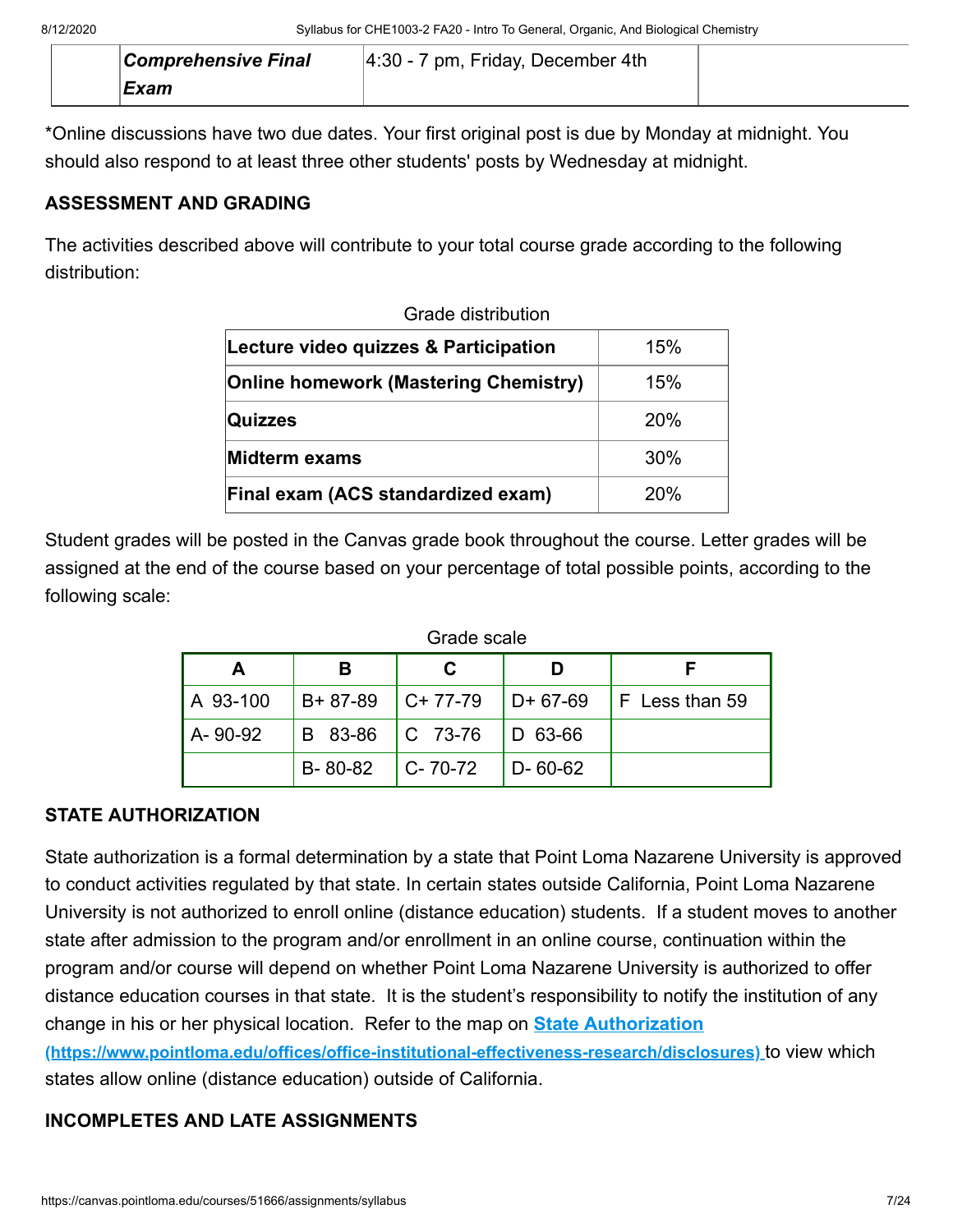All assignments are to be submitted/turned in by the beginning of the class session when they are due including assignments posted in Canvas. Incompletes will only be assigned in extremely unusual circumstances.

#### **PLNU COPYRIGHT POLICY**

Point Loma Nazarene University, as a non-profit educational institution, is entitled by law to use materials protected by the US Copyright Act for classroom education. Any use of those materials outside the class may violate the law.

#### **PLNU ACADEMIC HONESTY POLICY**

Students should demonstrate academic honesty by doing original work and by giving appropriate credit to the ideas of others. Academic dishonesty is the act of presenting information, ideas, and/or concepts as one's own when in reality they are the results of another person's creativity and effort. A faculty member who believes a situation involving academic dishonesty has been detected may assign a failing grade for that assignment or examination, or, depending on the seriousness of the offense, for the course. Faculty should follow and students may appeal using the procedure in the university Catalog. See **Academic Policies [\(http://catalog.pointloma.edu/content.php?catoid=18&navoid=1278\)](http://catalog.pointloma.edu/content.php?catoid=18&navoid=1278)** for definitions of kinds of academic dishonesty and for further policy information.

#### **PLNU ACADEMIC ACCOMMODATIONS POLICY**

While all students are expected to meet the minimum standards for completion of this course as established by the instructor, students with disabilities may require academic adjustments, modifications or auxiliary aids/services. At Point Loma Nazarene University (PLNU), these students are requested to register with the Disability Resource Center (DRC), located in the Bond Academic Center. (**DRC@pointloma.edu [\(mailto:DRC@pointloma.edu\)](mailto:DRC@pointloma.edu)** or 619-849-2486). The DRC's policies and procedures for assisting such students in the development of an appropriate academic adjustment plan (AP) allows PLNU to comply with Section 504 of the Rehabilitation Act and the Americans with Disabilities Act. Section 504 (a) prohibits discrimination against students with special needs and guarantees all qualified students equal access to and benefits of PLNU programs and activities. After the student files the required documentation, the DRC, in conjunction with the student, will develop an AP to meet that student's specific learning needs. The DRC will thereafter email the student's AP to all faculty who teach courses in which the student is enrolled each semester. The AP must be implemented in all such courses.

If students do not wish to avail themselves of some or all of the elements of their AP in a particular course, it is the responsibility of those students to notify their professor in that course. PLNU highly recommends that DRC students speak with their professors during the first two weeks of each semester about the applicability of their AP in that particular course and/or if they do not desire to take advantage of some or all of the elements of their AP in that course.

#### **PLNU ATTENDANCE AND PARTICIPATION POLICY**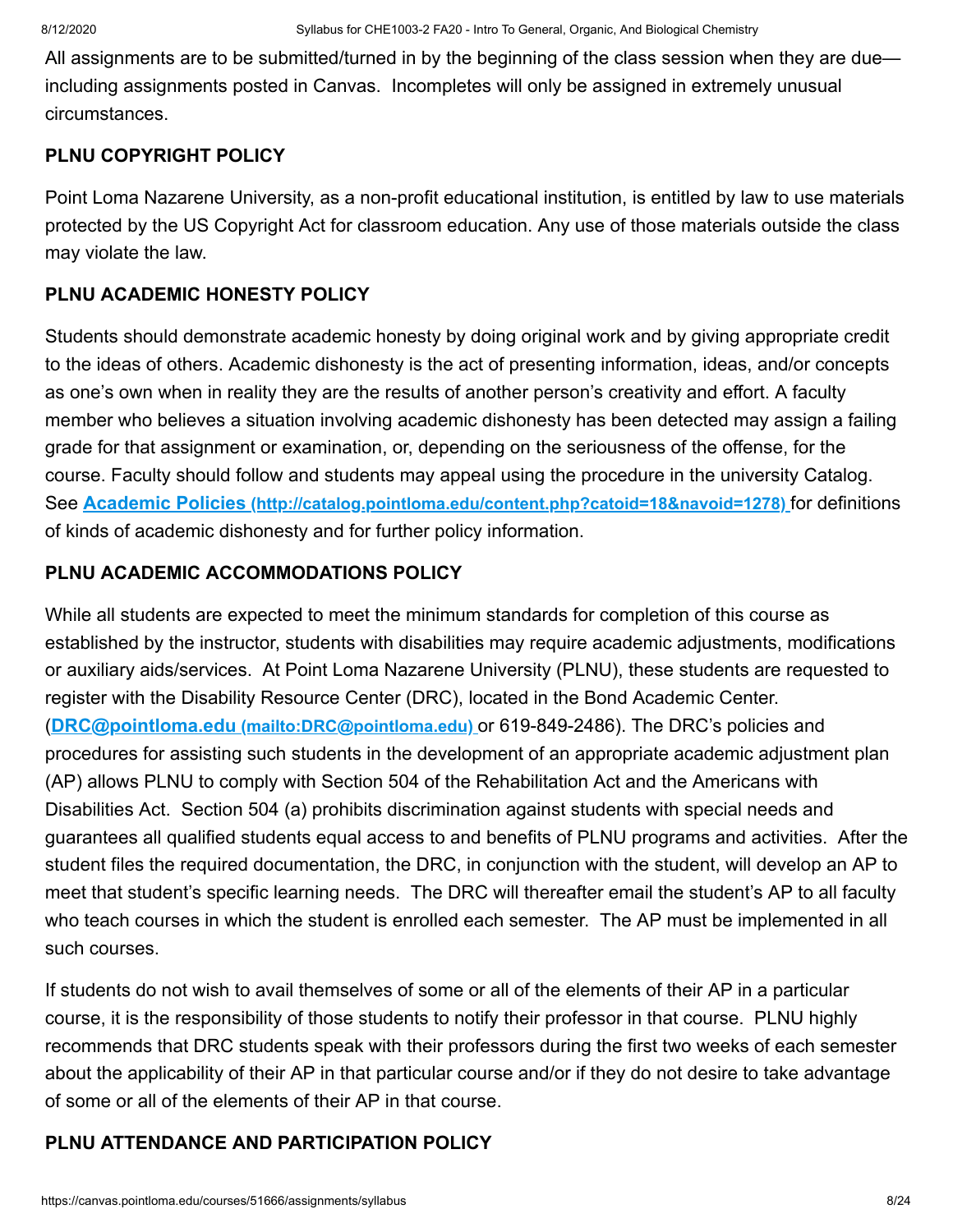This course is being taught in the hybrid format, which means that you will engage with your fellow classmates and instructor in real time during weekly *synchronous* class meetings on Zoom and you will engage with other material *asynchronously* online. You will have weekly **Zoom meetings** (focused on group work and problem solving)**, online lecture videos** (with embedded quizzes), periodic **online discussions**, four **quizzes**, three **midterm exams**, and a comprehensive **final exam**.

Regular and punctual attendance at all **synchronous** class sessions is considered essential to optimum academic achievement. If the student is absent for more than 10 percent of class sessions (virtual or face-to-face), the instructor will issue a written warning of de-enrollment. If the absences exceed 20 percent, the student may be de-enrolled without notice until the university drop date or, after that date, receive the appropriate grade for their work and participation. In addition, a portion of the credit hour content will be delivered **asynchronously** and attendance will be determined by submitting the assignments by the posted due dates. See **Academic Policies**

**[\(https://catalog.pointloma.edu/content.php?catoid=46&navoid=2650#Class\\_Attendance\)](https://catalog.pointloma.edu/content.php?catoid=46&navoid=2650#Class_Attendance)** in the Undergraduate Academic Catalog. If absences exceed these limits but are due to university excused health issues, an exception will be granted.

## **Asynchronous Attendance/Participation Definition**

A day of attendance in asynchronous content is determined as contributing a substantive note, assignment, discussion, or submission by the posted due date. Failure to meet these standards will result in an absence for that day. Three days of attendance (one Zoom, and two online) are required each week. (The online days may be any day during the week.)

## **SPIRITUAL CARE**

Please be aware PLNU strives to be a place where you grow as whole persons. To this end, we provide resources for our students to encounter God and grow in their Christian faith. If students have questions, [a desire to meet with the chaplain or have prayer requests you can contact the](https://www.pointloma.edu/offices/spiritual-development) **Office of Spiritual Development (https://www.pointloma.edu/offices/spiritual-development)**

## **USE OF TECHNOLOGY**

In order to be successful in the online environment, you'll need to meet the minimum technology and system requirements; please refer to the *Technology and System Requirements* **[\(https://help.pointloma.edu/TDClient/1808/Portal/KB/ArticleDet?ID=108349\)](https://help.pointloma.edu/TDClient/1808/Portal/KB/ArticleDet?ID=108349)** information. Additionally, students are required to have headphone speakers compatible with their computer available to use. If a [student is in need of technological resources please contact](mailto:student-tech-request@pointloma.edu) **student-tech-request@pointloma.edu (mailto:student-tech-request@pointloma.edu)** .

Problems with technology do not relieve you of the responsibility of participating, turning in your assignments, or completing your class work.

## **ASSIGNMENTS AT-A-GLANCE**

The table below lists our assignments and their due dates. Click on any assignment to review it.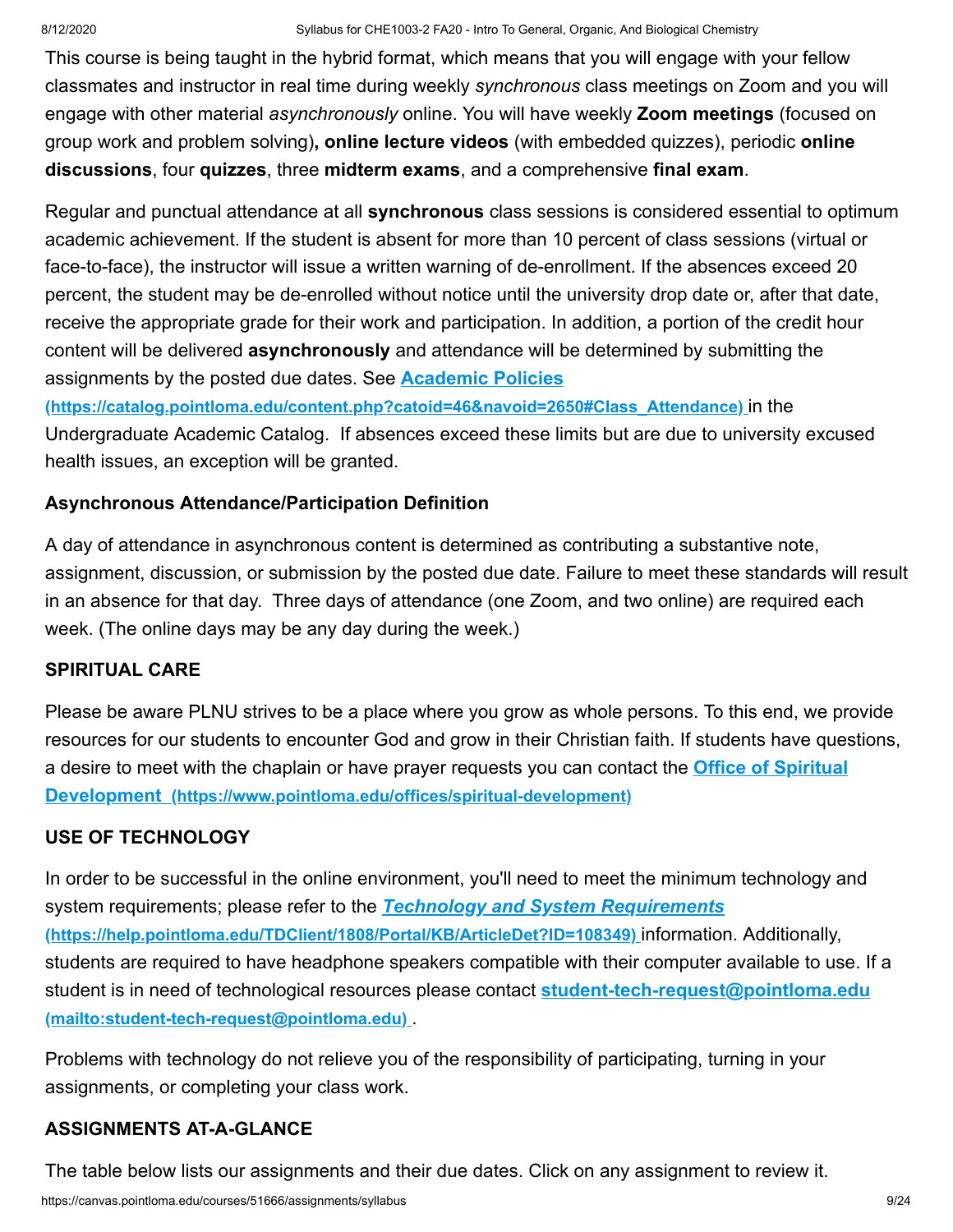# Course Summary:

| <b>Date</b>      | <b>Details</b>                                                                                                                                              |                |
|------------------|-------------------------------------------------------------------------------------------------------------------------------------------------------------|----------------|
| Mon Aug 17, 2020 | <b>E</b> Week 1   Discussion - Introductions<br>(https://canvas.pointloma.edu/courses/51666/assignments/524489)                                             | due by 11:59pm |
|                  | <b>E</b> <u>Week 1   Video 2: States of Matter</u><br>(https://canvas.pointloma.edu/courses/51666/assignments/529025)<br>(Section 2-CHE1003)                | due by 8:30am  |
|                  | <b>E</b> Week 1   Video 3: Classification of<br><b>Matter</b><br>(https://canvas.pointloma.edu/courses/51666/assignments/529072)<br>(Section 2-CHE1003)     | due by 8:30am  |
| Wed Aug 19, 2020 | P <sup>2</sup> Week 1   Video 2: States of Matter<br>(https://canvas.pointloma.edu/courses/51666/assignments/529025)<br>(Section 3-CHE1003)                 | due by 11am    |
|                  | P Week 1   Video 3: Classification of<br><b>Matter</b><br>(https://canvas.pointloma.edu/courses/51666/assignments/529072)<br>(Section 3-CHE1003)            | due by 11am    |
|                  | <b>a Week 1   Discussion (Responses</b><br>Due)<br>(https://canvas.pointloma.edu/calendar?<br>event id=47169&include contexts=course 51666)                 | 11:59pm        |
| Thu Aug 20, 2020 | (https://canvas.pointloma.edu/courses/51666/assignments/528216)                                                                                             | due by 8:59pm  |
| Wed Aug 26, 2020 | <b>Measurements</b><br>(https://canvas.pointloma.edu/courses/51666/assignments/529073)<br>(Section 2-CHE1003)                                               | due by 8:30am  |
|                  | <b>E</b> Week 2   Video 2: Conversions &<br><b>Density</b><br>(https://canvas.pointloma.edu/courses/51666/assignments/529074)<br>(Section 2-CHE1003)        | due by 8:30am  |
|                  | P <sup>2</sup> Week 2   Video 3: Atoms and<br>subatomic particles<br>(https://canvas.pointloma.edu/courses/51666/assignments/529076)<br>(Section 2-CHE1003) | due by 8:30am  |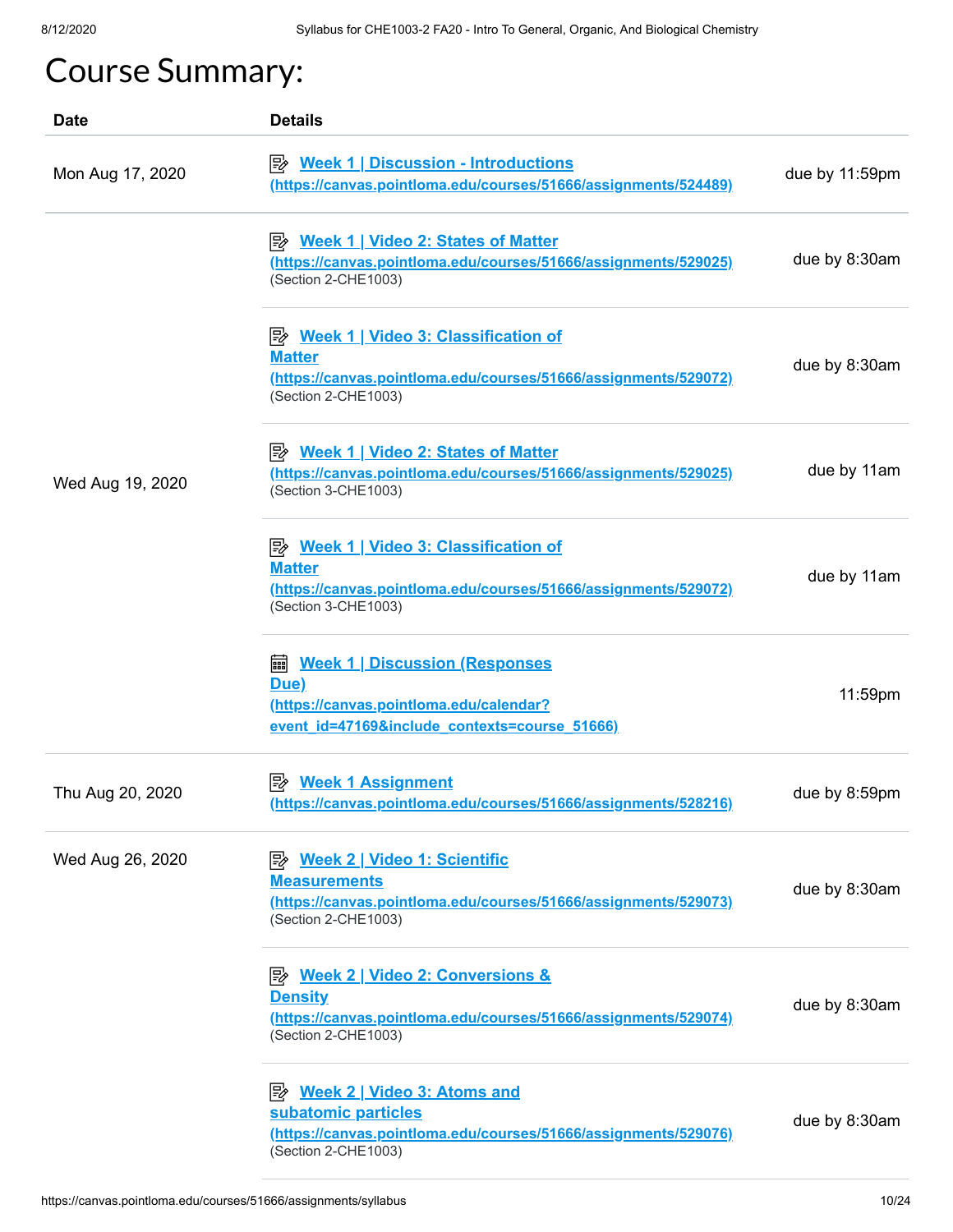| <b>Date</b>      | <b>Details</b>                                                                                                                                                  |                |
|------------------|-----------------------------------------------------------------------------------------------------------------------------------------------------------------|----------------|
|                  | P <sup>2</sup> Week 2   Video 4: Atomic & isotopic<br>mass<br>(https://canvas.pointloma.edu/courses/51666/assignments/529075)<br>(Section 2-CHE1003)            | due by 8:30am  |
|                  | <b>Measurements</b><br>(https://canvas.pointloma.edu/courses/51666/assignments/529073)<br>(Section 3-CHE1003)                                                   | due by 11am    |
|                  | <b>E</b> <u>Week 2   Video 2: Conversions &amp;</u><br><b>Density</b><br>(https://canvas.pointloma.edu/courses/51666/assignments/529074)<br>(Section 3-CHE1003) | due by 11am    |
|                  | P <sup>2</sup> Week 2   Video 3: Atoms and<br>subatomic particles<br>(https://canvas.pointloma.edu/courses/51666/assignments/529076)<br>(Section 3-CHE1003)     | due by 11am    |
|                  | <b>E</b> Week 2   Video 4: Atomic & isotopic<br>mass<br>(https://canvas.pointloma.edu/courses/51666/assignments/529075)<br>(Section 3-CHE1003)                  | due by 11am    |
| Thu Aug 27, 2020 | (https://canvas.pointloma.edu/courses/51666/assignments/528214)                                                                                                 | due by 8:59pm  |
|                  | <b>Week 2   Quiz</b><br>眇<br>(https://canvas.pointloma.edu/courses/51666/assignments/532406)<br>(Section 2-CHE1003)                                             | due by 9:35am  |
| Fri Aug 28, 2020 | <u>Week 2   Quiz</u><br>(https://canvas.pointloma.edu/courses/51666/assignments/532406)<br>(Section 3-CHE1003)                                                  | due by 12:05pm |
| Mon Aug 31, 2020 | <b>Week 3   Discussion</b><br>ぽん<br>(https://canvas.pointloma.edu/courses/51666/assignments/531256)                                                             | due by 11:59pm |
| Wed Sep 2, 2020  | $\Rightarrow$ Week 3   Video 1: The Periodic<br><b>Table</b><br>(https://canvas.pointloma.edu/courses/51666/assignments/533704)<br>(Section 2-CHE1003)          | due by 8:30am  |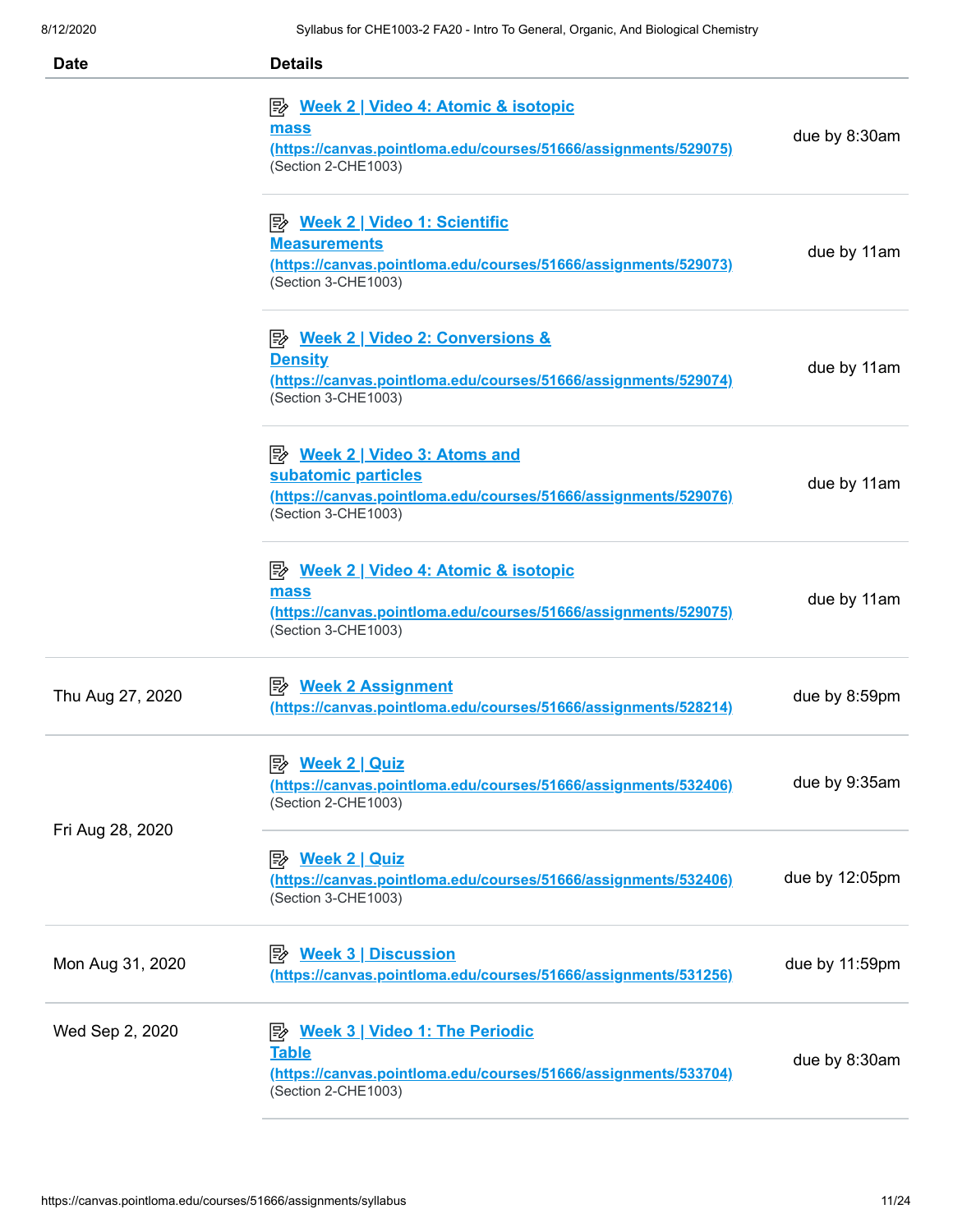| <b>Date</b>     | <b>Details</b>                                                                                                                                                    |               |
|-----------------|-------------------------------------------------------------------------------------------------------------------------------------------------------------------|---------------|
|                 | <b>E</b> <u>Week 3   Video 2: Atomic Structure</u><br>(https://canvas.pointloma.edu/courses/51666/assignments/533703)<br>(Section 2-CHE1003)                      | due by 8:30am |
|                 | $\mathbb{R}$ Week 3   Video 3: Ionic Compounds<br>(https://canvas.pointloma.edu/courses/51666/assignments/533705)<br>(Section 2-CHE1003)                          | due by 8:30am |
|                 | <b>E</b> <u>Week 3   Video 4: Covalent Bonds</u><br>(https://canvas.pointloma.edu/courses/51666/assignments/533706)<br>(Section 2-CHE1003)                        | due by 8:30am |
|                 | $\Rightarrow$ Week 3   Video 1: The Periodic<br><b>Table</b><br>(https://canvas.pointloma.edu/courses/51666/assignments/533704)<br>(Section 3-CHE1003)            | due by 11am   |
|                 | <b>E</b> <u>Week 3   Video 2: Atomic Structure</u><br>(https://canvas.pointloma.edu/courses/51666/assignments/533703)<br>(Section 3-CHE1003)                      | due by 11am   |
|                 | <b>E</b> Week 3   Video 3: Ionic Compounds<br>(https://canvas.pointloma.edu/courses/51666/assignments/533705)<br>(Section 3-CHE1003)                              | due by 11am   |
|                 | P <sup>b</sup> Week 3   Video 4: Covalent Bonds<br>(https://canvas.pointloma.edu/courses/51666/assignments/533706)<br>(Section 3-CHE1003)                         | due by 11am   |
|                 | <b>Week 3   Discussion (Responses)</b><br>匾<br>Due)<br>(https://canvas.pointloma.edu/calendar?<br>event id=47172&include contexts=course 51666)                   | 11:59pm       |
| Thu Sep 3, 2020 | <b>Week 3 Assignment</b><br>彫<br>(https://canvas.pointloma.edu/courses/51666/assignments/528215)                                                                  | due by 5pm    |
| Wed Sep 9, 2020 | P <sup>y</sup> Week 4   Video 1: Drawing Lewis<br><b>Dot Structures</b><br>(https://canvas.pointloma.edu/courses/51666/assignments/533707)<br>(Section 2-CHE1003) | due by 8:30am |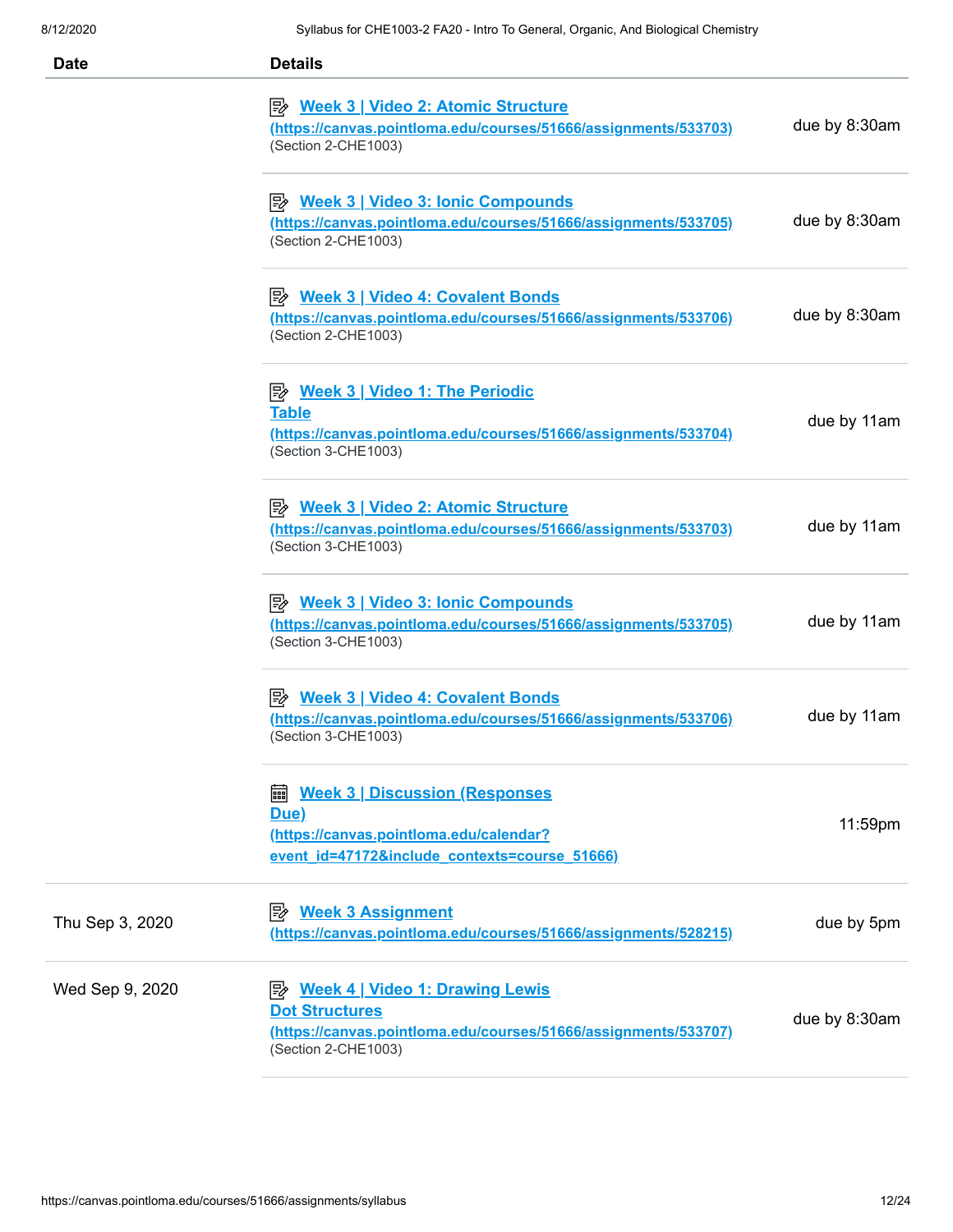| <b>Date</b>      | <b>Details</b>                                                                                                                                                    |                |
|------------------|-------------------------------------------------------------------------------------------------------------------------------------------------------------------|----------------|
|                  | <b>E</b> <u>Week 4   Video 2: VSEPR and</u><br>molecular shape<br>(https://canvas.pointloma.edu/courses/51666/assignments/533709)<br>(Section 2-CHE1003)          | due by 8:30am  |
|                  | $\Rightarrow$ Week 4   Video 3: Electronegativity<br>and Polarity<br>(https://canvas.pointloma.edu/courses/51666/assignments/533708)<br>(Section 2-CHE1003)       | due by 8:30am  |
|                  | P <sup>2</sup> Week 4   Video 1: Drawing Lewis<br><b>Dot Structures</b><br>(https://canvas.pointloma.edu/courses/51666/assignments/533707)<br>(Section 3-CHE1003) | due by 11am    |
|                  | P <sup>2</sup> Week 4   Video 2: VSEPR and<br>molecular shape<br>(https://canvas.pointloma.edu/courses/51666/assignments/533709)<br>(Section 3-CHE1003)           | due by 11am    |
|                  | <b>E</b> <u>Week 4   Video 3: Electronegativity</u><br>and Polarity<br>(https://canvas.pointloma.edu/courses/51666/assignments/533708)<br>(Section 3-CHE1003)     | due by 11am    |
| Thu Sep 10, 2020 | ■ Week 4 Assignment<br>(https://canvas.pointloma.edu/courses/51666/assignments/528217)                                                                            | due by 2pm     |
|                  | (https://canvas.pointloma.edu/courses/51666/assignments/529064)<br>(Section 2-CHE1003)                                                                            | due by 9:35am  |
| Fri Sep 11, 2020 | (https://canvas.pointloma.edu/courses/51666/assignments/529064)<br>(Section 3-CHE1003)                                                                            | due by 12:05pm |
| Mon Sep 14, 2020 | <u>Week 5   Discussion</u><br>彫<br>(https://canvas.pointloma.edu/courses/51666/assignments/531257)                                                                | due by 11:59pm |
| Wed Sep 16, 2020 | <u>≫ Week 5   Video 1: Balancing</u><br><b>Chemical Equations</b><br>(https://canvas.pointloma.edu/courses/51666/assignments/534647)<br>(Section 2-CHE1003)       | due by 8:30am  |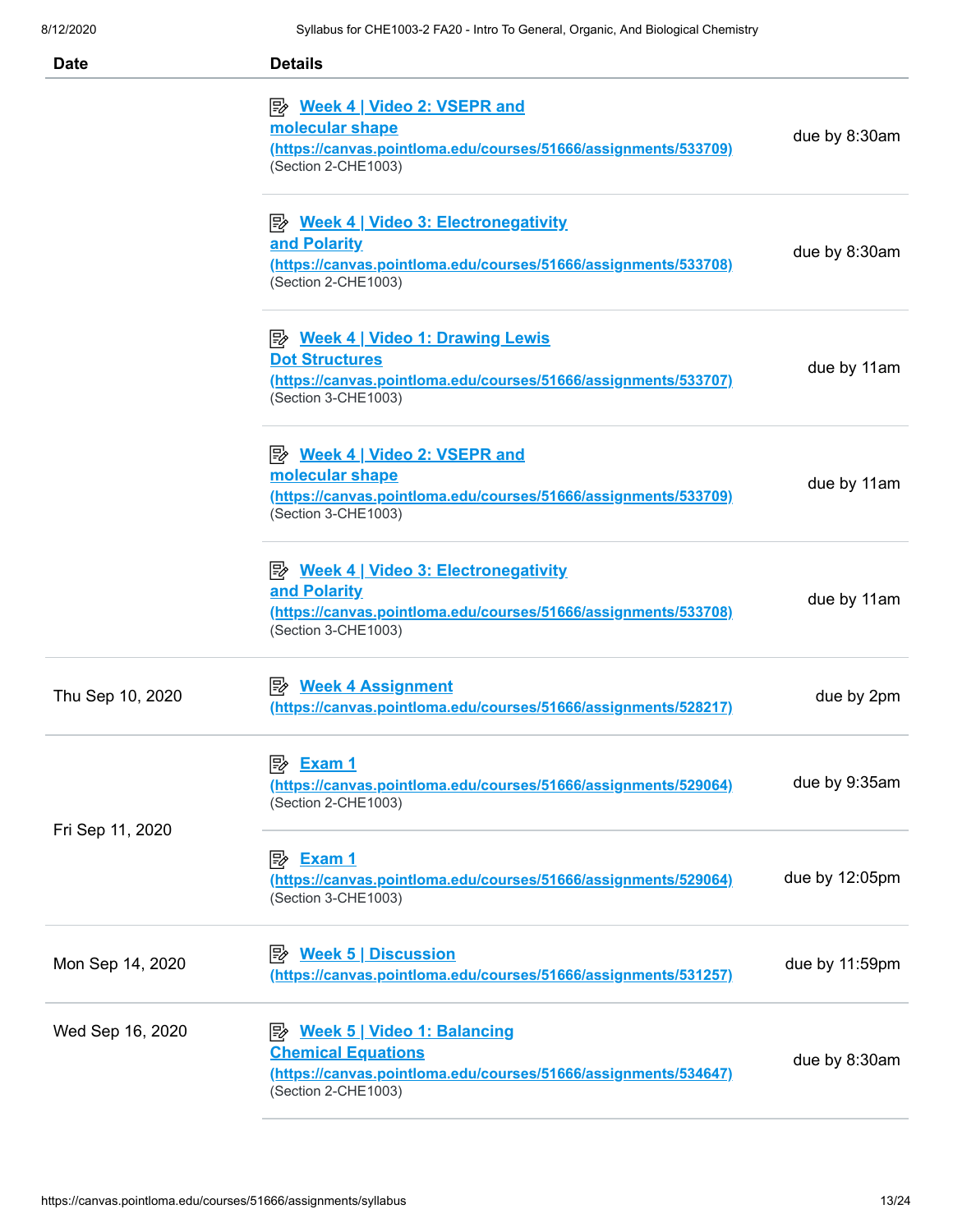| <b>Date</b>      | <b>Details</b>                                                                                                                                              |               |
|------------------|-------------------------------------------------------------------------------------------------------------------------------------------------------------|---------------|
|                  | <u>≫ Week 5   Video 2: Moles and</u><br><b>Molecular Weight</b><br>(https://canvas.pointloma.edu/courses/51666/assignments/534648)<br>(Section 2-CHE1003)   | due by 8:30am |
|                  | <b>E</b> Week 5   Video 3: Reaction energy<br><u>diagrams</u><br>(https://canvas.pointloma.edu/courses/51666/assignments/534649)<br>(Section 2-CHE1003)     | due by 8:30am |
|                  | P <sup>2</sup> Week 5   Video 4: Equilibria<br>(https://canvas.pointloma.edu/courses/51666/assignments/534650)<br>(Section 2-CHE1003)                       | due by 8:30am |
|                  | <u>≫ Week 5   Video 1: Balancing</u><br><b>Chemical Equations</b><br>(https://canvas.pointloma.edu/courses/51666/assignments/534647)<br>(Section 3-CHE1003) | due by 11am   |
|                  | <u>≫ Week 5   Video 2: Moles and</u><br><b>Molecular Weight</b><br>(https://canvas.pointloma.edu/courses/51666/assignments/534648)<br>(Section 3-CHE1003)   | due by 11am   |
|                  | <b>E Week 5   Video 3: Reaction energy</b><br><u>diagrams</u><br>(https://canvas.pointloma.edu/courses/51666/assignments/534649)<br>(Section 3-CHE1003)     | due by 11am   |
|                  | P Week 5   Video 4: Equilibria<br>(https://canvas.pointloma.edu/courses/51666/assignments/534650)<br>(Section 3-CHE1003)                                    | due by 11am   |
|                  | <b>Week 5   Discussion (Responses)</b><br>匾<br>Due)<br>(https://canvas.pointloma.edu/calendar?<br>event id=47175&include_contexts=course_51666)             | 11:59pm       |
| Wed Sep 23, 2020 | <b>solubility</b><br>(https://canvas.pointloma.edu/courses/51666/assignments/534651)<br>(Section 2-CHE1003)                                                 | due by 8:30am |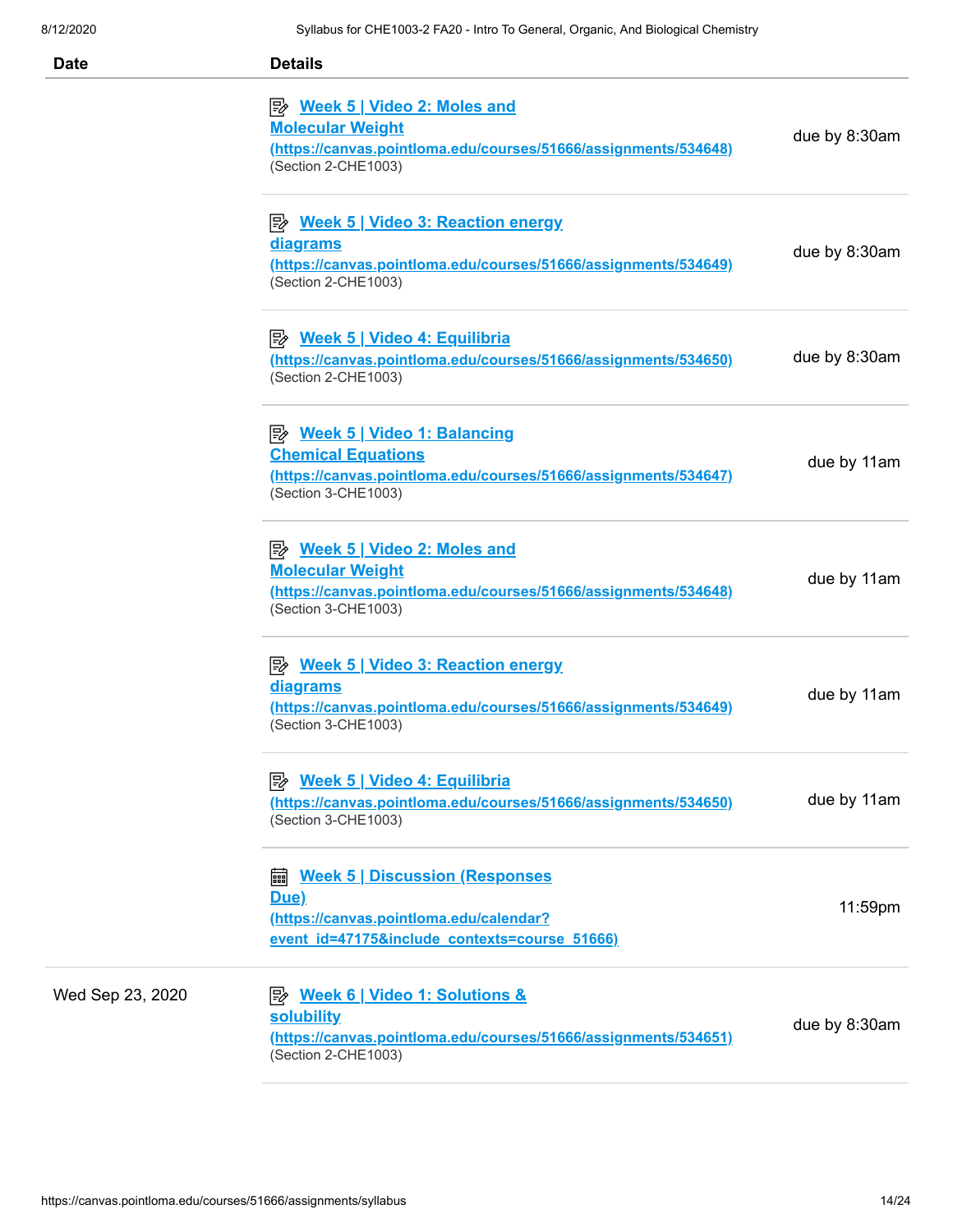| <b>Date</b>      | <b>Details</b>                                                                                                                                           |                |
|------------------|----------------------------------------------------------------------------------------------------------------------------------------------------------|----------------|
|                  | <u>≫ Week 6   Video 2: Calculating</u><br><b>Concentration</b><br>(https://canvas.pointloma.edu/courses/51666/assignments/534652)<br>(Section 2-CHE1003) | due by 8:30am  |
|                  | (https://canvas.pointloma.edu/courses/51666/assignments/534653)<br>(Section 2-CHE1003)                                                                   | due by 8:30am  |
|                  | <b>Osmolarity</b><br>(https://canvas.pointloma.edu/courses/51666/assignments/534654)<br>(Section 2-CHE1003)                                              | due by 8:30am  |
|                  | <b>solubility</b><br>(https://canvas.pointloma.edu/courses/51666/assignments/534651)<br>(Section 3-CHE1003)                                              | due by 11am    |
|                  | <u>≫ Week 6   Video 2: Calculating</u><br><b>Concentration</b><br>(https://canvas.pointloma.edu/courses/51666/assignments/534652)<br>(Section 3-CHE1003) | due by 11am    |
|                  | <sup>2</sup> Week 6   Video 3: Dilutions<br>(https://canvas.pointloma.edu/courses/51666/assignments/534653)<br>(Section 3-CHE1003)                       | due by 11am    |
|                  | <b>Osmolarity</b><br>(https://canvas.pointloma.edu/courses/51666/assignments/534654)<br>(Section 3-CHE1003)                                              | due by 11am    |
| Fri Sep 25, 2020 | (https://canvas.pointloma.edu/courses/51666/assignments/532435)<br>(Section 2-CHE1003)                                                                   | due by 9:35am  |
|                  | (https://canvas.pointloma.edu/courses/51666/assignments/532435)<br>(Section 3-CHE1003)                                                                   | due by 12:05pm |
| Mon Sep 28, 2020 | (https://canvas.pointloma.edu/courses/51666/assignments/532407)                                                                                          | due by 11:59pm |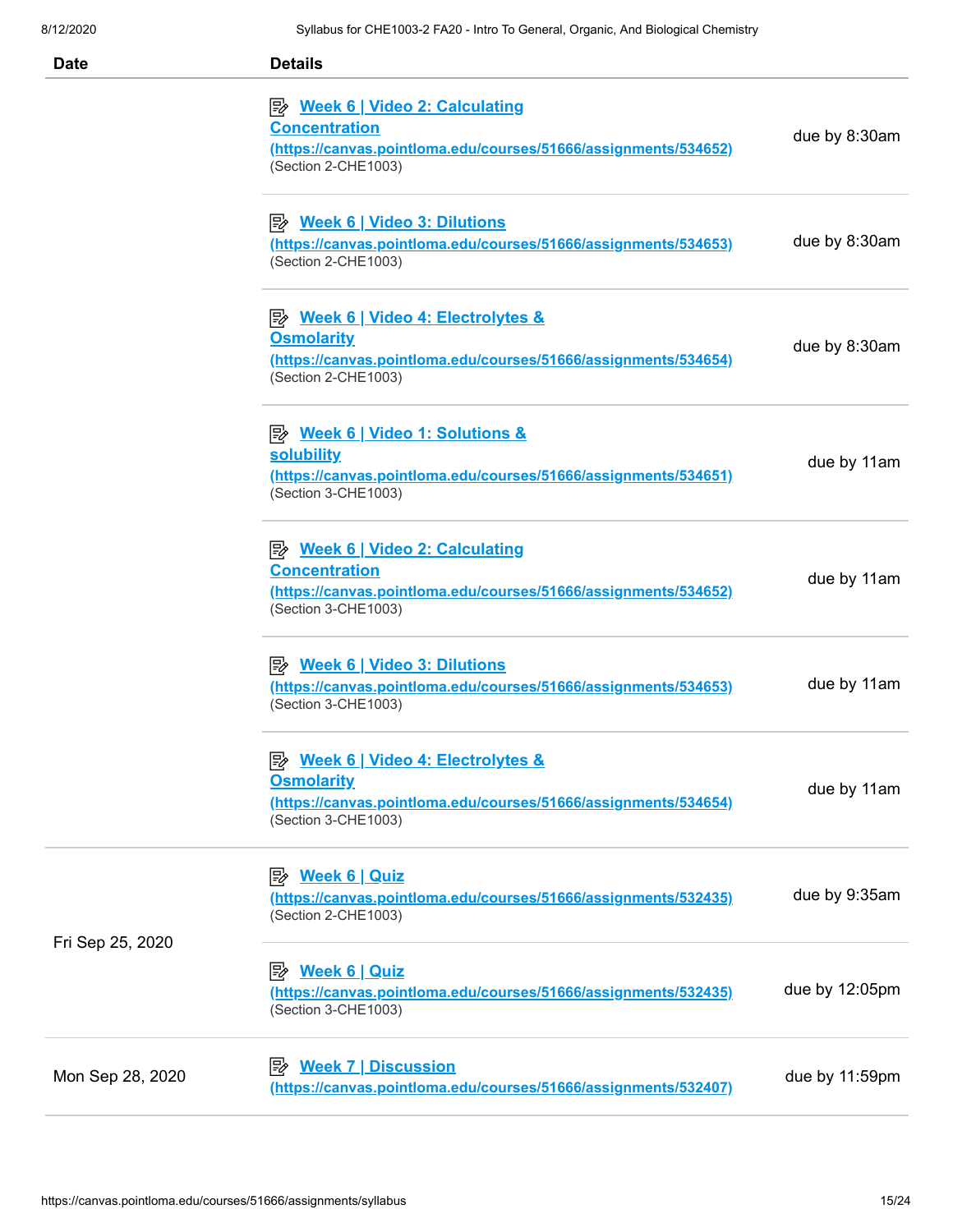| <b>Date</b>      | <b>Details</b>                                                                                                                                                  |               |
|------------------|-----------------------------------------------------------------------------------------------------------------------------------------------------------------|---------------|
|                  | P <sup>2</sup> Week 7   Video 1: Acid-base<br>reactions<br>(https://canvas.pointloma.edu/courses/51666/assignments/534655)<br>(Section 2-CHE1003)               | due by 8:30am |
|                  | $\Rightarrow$ Week 7   Video 2: Equilibrium recap<br><u>&amp; pKa</u><br>(https://canvas.pointloma.edu/courses/51666/assignments/534656)<br>(Section 2-CHE1003) | due by 8:30am |
|                  | (https://canvas.pointloma.edu/courses/51666/assignments/534657)<br>(Section 2-CHE1003)                                                                          | due by 8:30am |
| Wed Sep 30, 2020 | <u>≫ Week 7   Video 1: Acid-base</u><br>reactions<br>(https://canvas.pointloma.edu/courses/51666/assignments/534655)<br>(Section 3-CHE1003)                     | due by 11am   |
|                  | P Week 7   Video 2: Equilibrium recap<br><u>&amp; pKa</u><br>(https://canvas.pointloma.edu/courses/51666/assignments/534656)<br>(Section 3-CHE1003)             | due by 11am   |
|                  | (https://canvas.pointloma.edu/courses/51666/assignments/534657)<br>(Section 3-CHE1003)                                                                          | due by 11am   |
|                  | <b>■ Week 7   Discussion (Responses</b><br>Due)<br>(https://canvas.pointloma.edu/calendar?<br>event id=47178&include contexts=course 51666)                     | 11:59pm       |
| Wed Oct 7, 2020  | <b>structures</b><br>(https://canvas.pointloma.edu/courses/51666/assignments/534658)<br>(Section 2-CHE1003)                                                     | due by 8:30am |
|                  | (https://canvas.pointloma.edu/courses/51666/assignments/534659)<br>(Section 2-CHE1003)                                                                          | due by 8:30am |
|                  | <b>E</b> <u>Week 8   Video 3: Naming alkanes</u><br>(https://canvas.pointloma.edu/courses/51666/assignments/534660)<br>(Section 2-CHE1003)                      | due by 8:30am |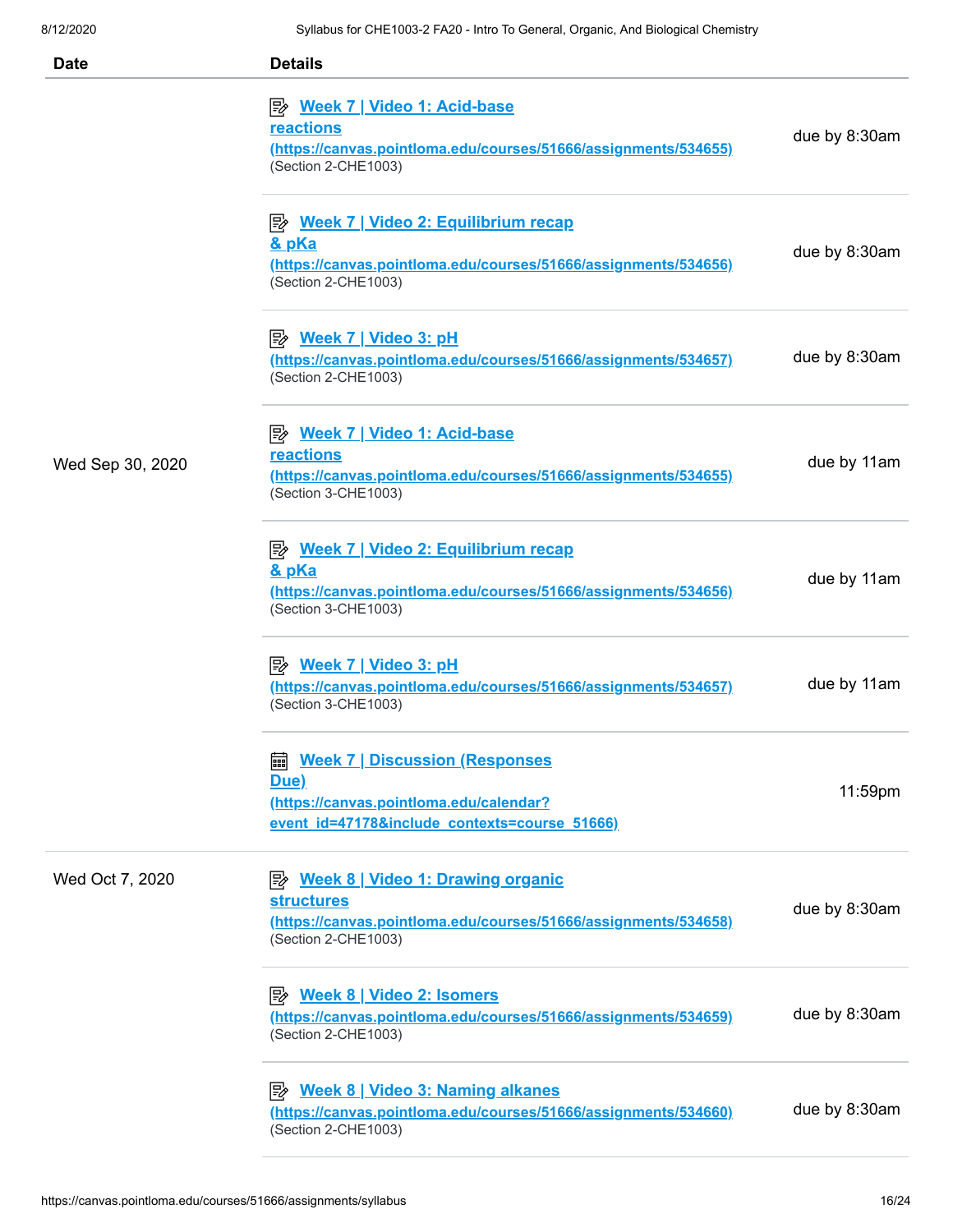| <b>Date</b>      | <b>Details</b>                                                                                                                                             |                |
|------------------|------------------------------------------------------------------------------------------------------------------------------------------------------------|----------------|
|                  | $\Rightarrow$ Week 8   Video 4: Intermolecular<br>forces<br>(https://canvas.pointloma.edu/courses/51666/assignments/534661)<br>(Section 2-CHE1003)         | due by 8:30am  |
|                  | <b>structures</b><br>(https://canvas.pointloma.edu/courses/51666/assignments/534658)<br>(Section 3-CHE1003)                                                | due by 11am    |
|                  | P <sup>2</sup> Week 8   Video 2: Isomers<br>(https://canvas.pointloma.edu/courses/51666/assignments/534659)<br>(Section 3-CHE1003)                         | due by 11am    |
|                  | <b>E</b> <u>Week 8   Video 3: Naming alkanes</u><br>(https://canvas.pointloma.edu/courses/51666/assignments/534660)<br>(Section 3-CHE1003)                 | due by 11am    |
|                  | P <sup>2</sup> Week 8   Video 4: Intermolecular<br><u>forces</u><br>(https://canvas.pointloma.edu/courses/51666/assignments/534661)<br>(Section 3-CHE1003) | due by 11am    |
|                  | (https://canvas.pointloma.edu/courses/51666/assignments/529065)<br>(Section 2-CHE1003)                                                                     | due by 9:35am  |
| Fri Oct 9, 2020  | (https://canvas.pointloma.edu/courses/51666/assignments/529065)<br>(Section 3-CHE1003)                                                                     | due by 12:05pm |
| Mon Oct 12, 2020 | <b>B</b> Week 9   Discussion<br>(https://canvas.pointloma.edu/courses/51666/assignments/532428)                                                            | due by 11:59pm |
| Wed Oct 14, 2020 | P <sup>2</sup> Week 9   Video 1: Organic<br>functional groups<br>(https://canvas.pointloma.edu/courses/51666/assignments/534662)<br>(Section 2-CHE1003)    | due by 8:30am  |
|                  | <b>E</b> Meek 9   Video 2: Naming alkenes &<br>alkynes<br>(https://canvas.pointloma.edu/courses/51666/assignments/534663)<br>(Section 2-CHE1003)           | due by 8:30am  |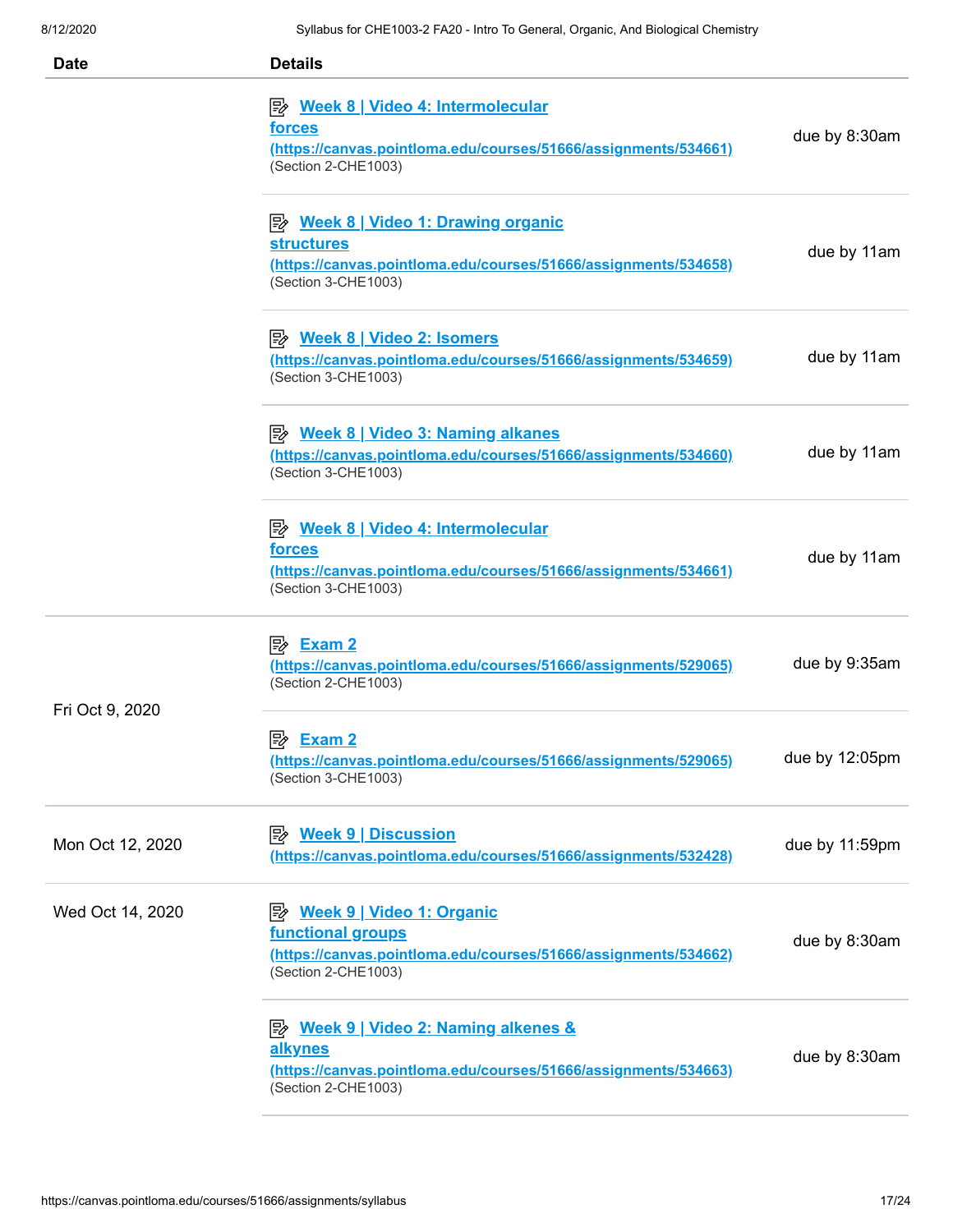| Date | <b>Details</b>                                                                                                                                               |               |
|------|--------------------------------------------------------------------------------------------------------------------------------------------------------------|---------------|
|      | (https://canvas.pointloma.edu/courses/51666/assignments/534664)<br>(Section 2-CHE1003)                                                                       | due by 8:30am |
|      | P Week 9   Video 4: Naming alcohols<br>& ethers<br>(https://canvas.pointloma.edu/courses/51666/assignments/534675)<br>(Section 2-CHE1003)                    | due by 8:30am |
|      | P <sup>y</sup> Week 9   Video 5: Intermolecular<br>forces, part II<br>(https://canvas.pointloma.edu/courses/51666/assignments/534676)<br>(Section 2-CHE1003) | due by 8:30am |
|      | functional groups<br>(https://canvas.pointloma.edu/courses/51666/assignments/534662)<br>(Section 3-CHE1003)                                                  | due by 11am   |
|      | <b>E</b> Meek 9   Video 2: Naming alkenes &<br>alkynes<br>(https://canvas.pointloma.edu/courses/51666/assignments/534663)<br>(Section 3-CHE1003)             | due by 11am   |
|      | (https://canvas.pointloma.edu/courses/51666/assignments/534664)<br>(Section 3-CHE1003)                                                                       | due by 11am   |
|      | <sup>E</sup> Week 9   Video 4: Naming alcohols<br>& ethers<br>(https://canvas.pointloma.edu/courses/51666/assignments/534675)<br>(Section 3-CHE1003)         | due by 11am   |
|      | forces, part II<br>(https://canvas.pointloma.edu/courses/51666/assignments/534676)<br>(Section 3-CHE1003)                                                    | due by 11am   |
|      | <b>■ Week 9   Discussion (Responses</b><br>Due)<br>(https://canvas.pointloma.edu/calendar?<br>event id=47181&include contexts=course 51666)                  | 11:59pm       |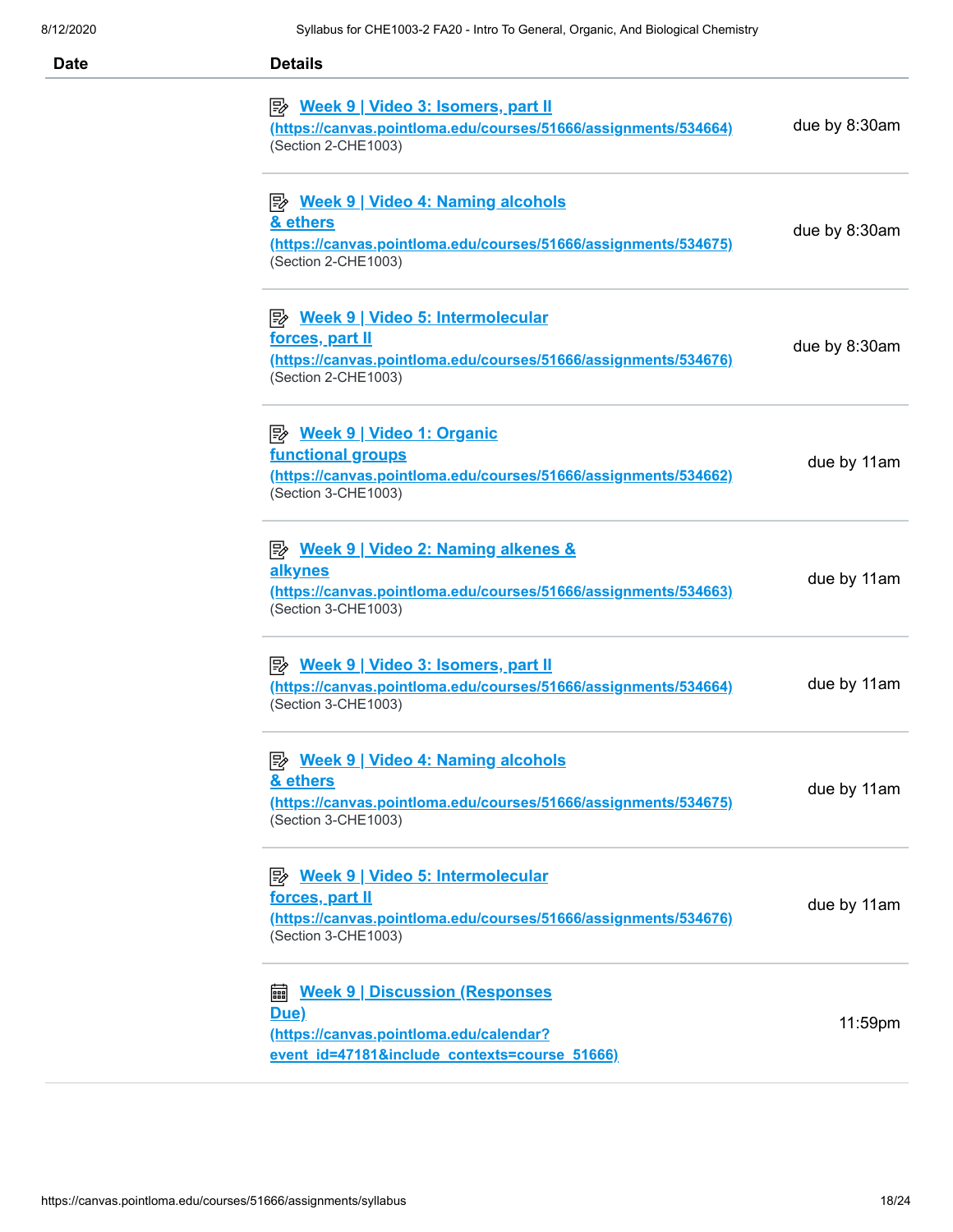| <b>Date</b>      | <b>Details</b>                                                                                                                                                      |               |
|------------------|---------------------------------------------------------------------------------------------------------------------------------------------------------------------|---------------|
|                  | P <sup>2</sup> Week 10   Video 1: Naming<br>aldehydes & ketones<br>(https://canvas.pointloma.edu/courses/51666/assignments/534677)<br>(Section 2-CHE1003)           | due by 8:30am |
|                  | <b>E</b> Week 10   Video 2: Oxidation &<br>reduction of organic molecules<br>(https://canvas.pointloma.edu/courses/51666/assignments/534678)<br>(Section 2-CHE1003) | due by 8:30am |
|                  | classifying amines<br>(https://canvas.pointloma.edu/courses/51666/assignments/534679)<br>(Section 2-CHE1003)                                                        | due by 8:30am |
| Wed Oct 21, 2020 | <u> <i>Week 10</i>   Video 4: Acid-base</u><br>reactions of amines<br>(https://canvas.pointloma.edu/courses/51666/assignments/534680)<br>(Section 2-CHE1003)        | due by 8:30am |
|                  | <u>≫ Week 10   Video 1: Naming</u><br>aldehydes & ketones<br>(https://canvas.pointloma.edu/courses/51666/assignments/534677)<br>(Section 3-CHE1003)                 | due by 11am   |
|                  | reduction of organic molecules<br>(https://canvas.pointloma.edu/courses/51666/assignments/534678)<br>(Section 3-CHE1003)                                            | due by 11am   |
|                  | classifying amines<br>(https://canvas.pointloma.edu/courses/51666/assignments/534679)<br>(Section 3-CHE1003)                                                        | due by 11am   |
|                  | 彫<br><u>Week 10   Video 4: Acid-base</u><br>reactions of amines<br>(https://canvas.pointloma.edu/courses/51666/assignments/534680)<br>(Section 3-CHE1003)           | due by 11am   |
| Fri Oct 23, 2020 | (https://canvas.pointloma.edu/courses/51666/assignments/532437)<br>(Section 2-CHE1003)                                                                              | due by 9:35am |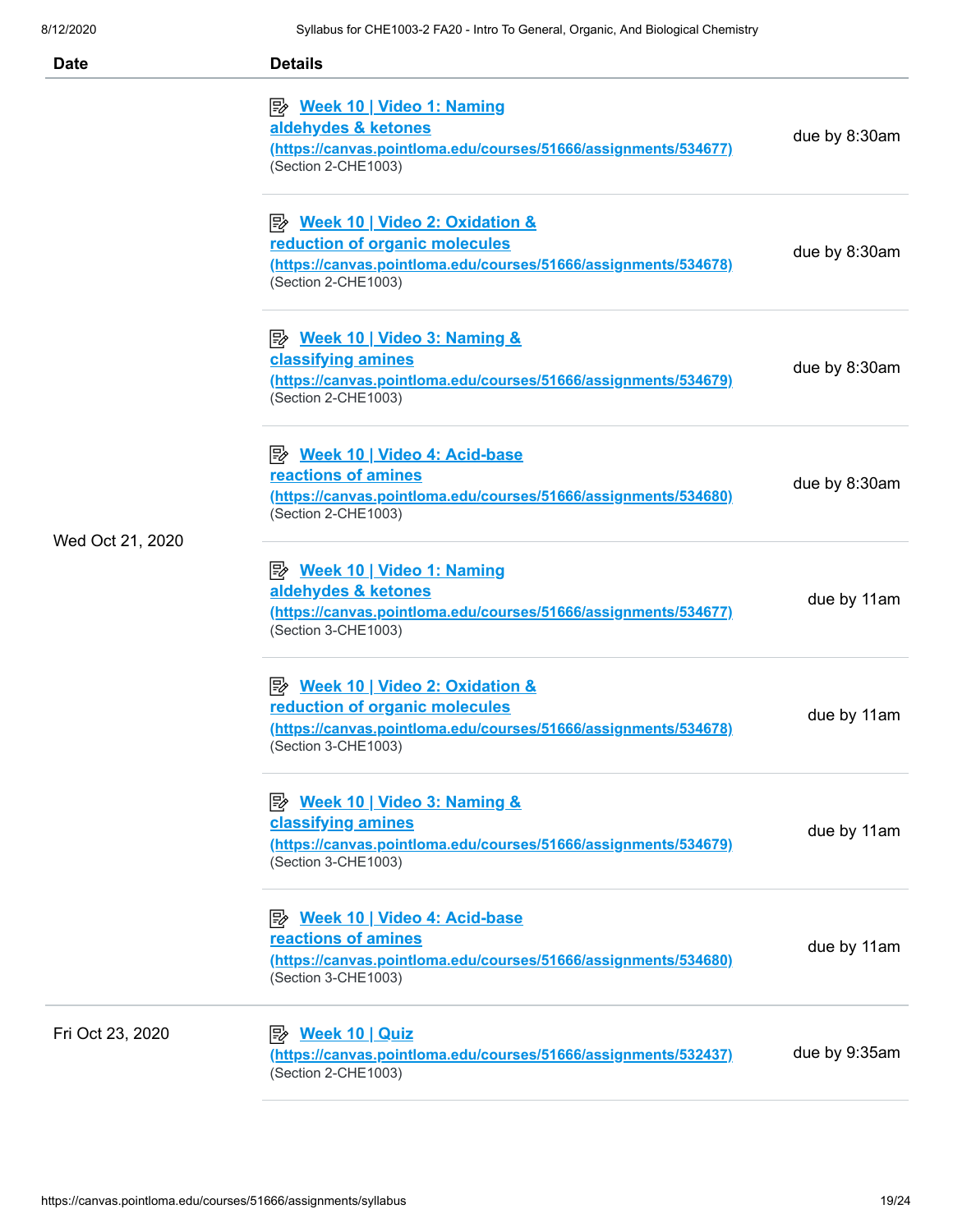| Date             | <b>Details</b>                                                                                                                                                                |                |
|------------------|-------------------------------------------------------------------------------------------------------------------------------------------------------------------------------|----------------|
|                  | <mark>Week 10   Quiz</mark><br>(https://canvas.pointloma.edu/courses/51666/assignments/532437)<br>(Section 3-CHE1003)                                                         | due by 12:05pm |
| Mon Oct 26, 2020 | (https://canvas.pointloma.edu/courses/51666/assignments/532429)                                                                                                               | due by 11:59pm |
|                  | P <sup>2</sup> Week 11   Video 1: Naming<br>carboxylic acid derivatives<br>(https://canvas.pointloma.edu/courses/51666/assignments/534681)<br>(Section 2-CHE1003)             | due by 8:30am  |
|                  | P <sup>2</sup> Week 11   Video 2: Acid-base<br>reactions of carboxylic acids<br>(https://canvas.pointloma.edu/courses/51666/assignments/534682)<br>(Section 2-CHE1003)        | due by 8:30am  |
| Wed Oct 28, 2020 | <b>E</b> Week 11   Video 3: Formation and<br>hydrolysis of amides and esters<br>(https://canvas.pointloma.edu/courses/51666/assignments/534683)<br>(Section 2-CHE1003)        | due by 8:30am  |
|                  | <u>≫ Week 11   Video 1: Naming</u><br>carboxylic acid derivatives<br>(https://canvas.pointloma.edu/courses/51666/assignments/534681)<br>(Section 3-CHE1003)                   | due by 11am    |
|                  | <b>E</b> Week 11   Video 2: Acid-base<br>reactions of carboxylic acids<br>(https://canvas.pointloma.edu/courses/51666/assignments/534682)<br>(Section 3-CHE1003)              | due by 11am    |
|                  | <b>E</b> <u>Week 11   Video 3: Formation and</u><br>hydrolysis of amides and esters<br>(https://canvas.pointloma.edu/courses/51666/assignments/534683)<br>(Section 3-CHE1003) | due by 11am    |
|                  | <b>Week 11   Discussion (Responses)</b><br>匾<br>Due)<br>(https://canvas.pointloma.edu/calendar?<br>event id=47184&include contexts=course 51666)                              | 11:59pm        |
| Wed Nov 4, 2020  | P <sup>2</sup> Week 12   Video 1: Amino acids &<br><b>peptides</b><br>(https://canvas.pointloma.edu/courses/51666/assignments/534684)<br>(Section 2-CHE1003)                  | due by 8:30am  |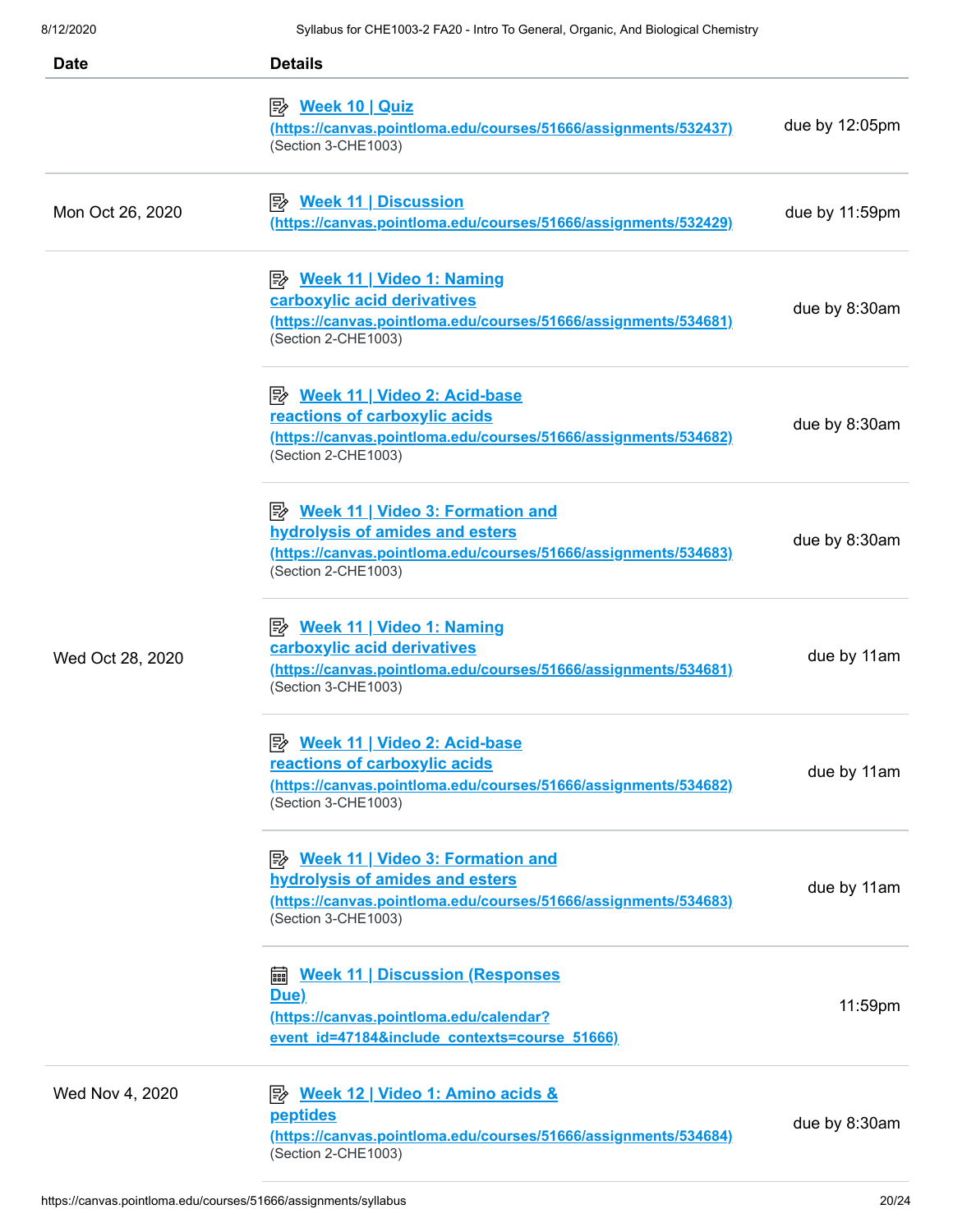| <b>Date</b>      | <b>Details</b>                                                                                                                                                        |                |
|------------------|-----------------------------------------------------------------------------------------------------------------------------------------------------------------------|----------------|
|                  | <b>E</b> <u>Week 12   Video 2: Protein structure</u><br>(https://canvas.pointloma.edu/courses/51666/assignments/534685)<br>(Section 2-CHE1003)                        | due by 8:30am  |
|                  | <b>E</b> <u>Week 12   Video 3: Protein function</u> ,<br>classes of enzymes<br>(https://canvas.pointloma.edu/courses/51666/assignments/534686)<br>(Section 2-CHE1003) | due by 8:30am  |
|                  | P <sup>2</sup> Week 12   Video 1: Amino acids &<br>peptides<br>(https://canvas.pointloma.edu/courses/51666/assignments/534684)<br>(Section 3-CHE1003)                 | due by 11am    |
|                  | P <sup>y</sup> Week 12   Video 2: Protein structure<br>(https://canvas.pointloma.edu/courses/51666/assignments/534685)<br>(Section 3-CHE1003)                         | due by 11am    |
|                  | <b>E</b> <u>Week 12   Video 3: Protein function</u> ,<br>classes of enzymes<br>(https://canvas.pointloma.edu/courses/51666/assignments/534686)<br>(Section 3-CHE1003) | due by 11am    |
|                  | (https://canvas.pointloma.edu/courses/51666/assignments/529066)<br>(Section 2-CHE1003)                                                                                | due by 9:35am  |
| Fri Nov 6, 2020  | 图 Exam 3<br>(https://canvas.pointloma.edu/courses/51666/assignments/529066)<br>(Section 3-CHE1003)                                                                    | due by 12:05pm |
| Mon Nov 9, 2020  | (https://canvas.pointloma.edu/courses/51666/assignments/532430)                                                                                                       | due by 11:59pm |
| Wed Nov 11, 2020 | <b>Fischer projections</b><br>(https://canvas.pointloma.edu/courses/51666/assignments/534687)<br>(Section 2-CHE1003)                                                  | due by 8:30am  |
|                  | P <sup>2</sup> Week 13   Video 2: Isomers, part III<br>(https://canvas.pointloma.edu/courses/51666/assignments/534688)<br>(Section 2-CHE1003)                         | due by 8:30am  |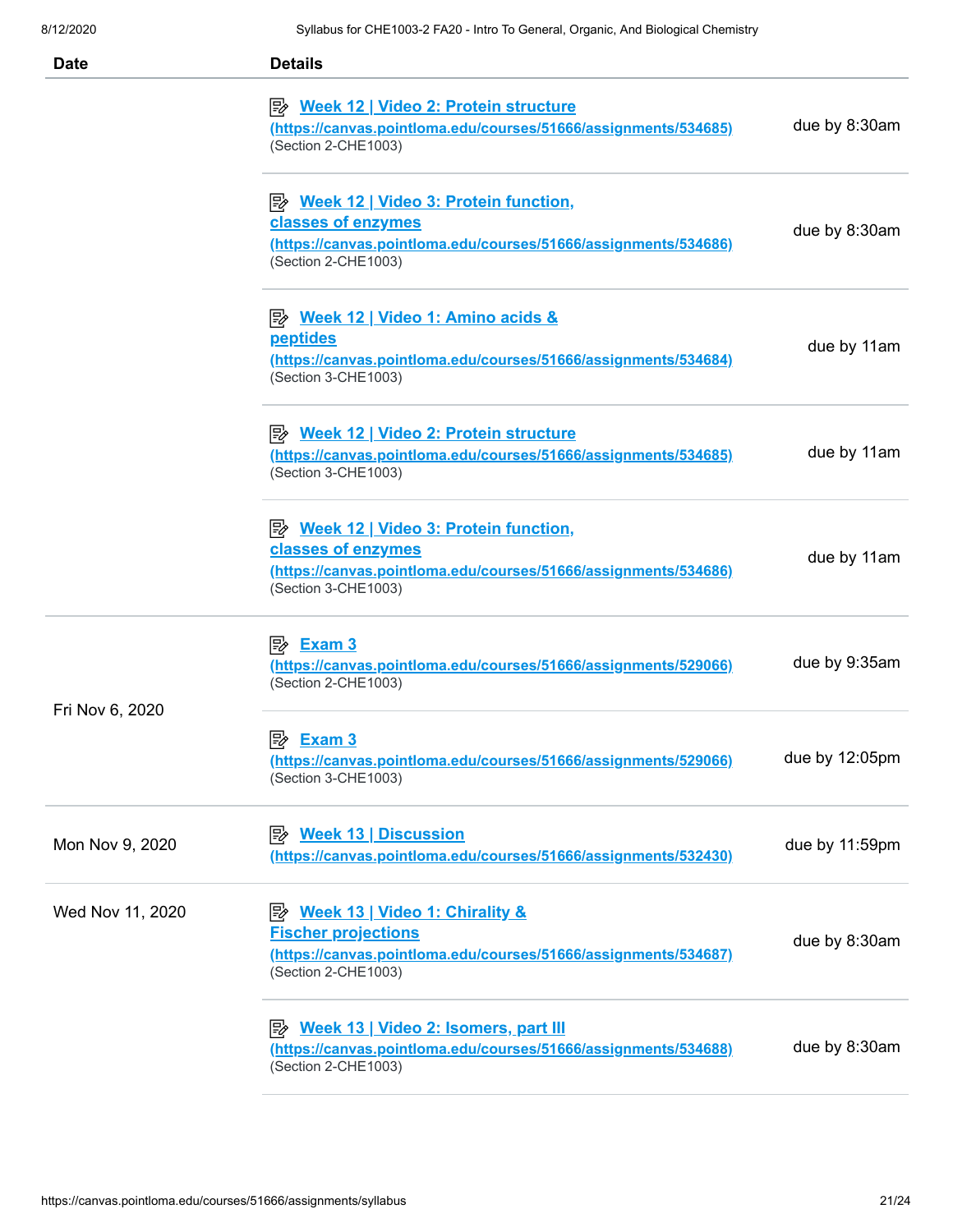| 8/12/2020        | Syliabus for CHE1003-2 FA20 - Intro To General, Organic, And Bloiogical Chemistry                                                                                   |               |
|------------------|---------------------------------------------------------------------------------------------------------------------------------------------------------------------|---------------|
| <b>Date</b>      | <b>Details</b>                                                                                                                                                      |               |
|                  | P <sup>2</sup> Week 13   Video 3: Classifying<br><b>sugars</b><br>(https://canvas.pointloma.edu/courses/51666/assignments/534689)<br>(Section 2-CHE1003)            | due by 8:30am |
|                  | P <sup>2</sup> Week 13   Video 4: Biologically<br><b>important sugars</b><br>(https://canvas.pointloma.edu/courses/51666/assignments/534690)<br>(Section 2-CHE1003) | due by 8:30am |
|                  | <b>B</b> Week 13   Video 1: Chirality &<br><b>Fischer projections</b><br>(https://canvas.pointloma.edu/courses/51666/assignments/534687)<br>(Section 3-CHE1003)     | due by 11am   |
|                  | P Week 13   Video 2: Isomers, part III<br>(https://canvas.pointloma.edu/courses/51666/assignments/534688)<br>(Section 3-CHE1003)                                    | due by 11am   |
|                  | <b>E</b> Week 13   Video 3: Classifying<br><b>sugars</b><br>(https://canvas.pointloma.edu/courses/51666/assignments/534689)<br>(Section 3-CHE1003)                  | due by 11am   |
|                  | P <sup>2</sup> Week 13   Video 4: Biologically<br><b>important sugars</b><br>(https://canvas.pointloma.edu/courses/51666/assignments/534690)<br>(Section 3-CHE1003) | due by 11am   |
|                  | <b>Week 13   Discussion (Responses)</b><br>翩<br>Due)<br>(https://canvas.pointloma.edu/calendar?<br>event id=47187&include contexts=course 51666)                    | 11:59pm       |
| Wed Nov 18, 2020 | <b>Week 14   Video 1: Types of lipids</b><br>零<br>(https://canvas.pointloma.edu/courses/51666/assignments/534691)<br>(Section 2-CHE1003)                            | due by 8:30am |
|                  | <b>Week 14   Video 2: Membranes</b><br> ₩<br>(https://canvas.pointloma.edu/courses/51666/assignments/534692)<br>(Section 2-CHE1003)                                 | due by 8:30am |
|                  | Week 14   Video 3: Reactions of<br>彫<br><u>lipids</u><br>(https://canvas.pointloma.edu/courses/51666/assignments/534693)<br>(Section 2-CHE1003)                     | due by 8:30am |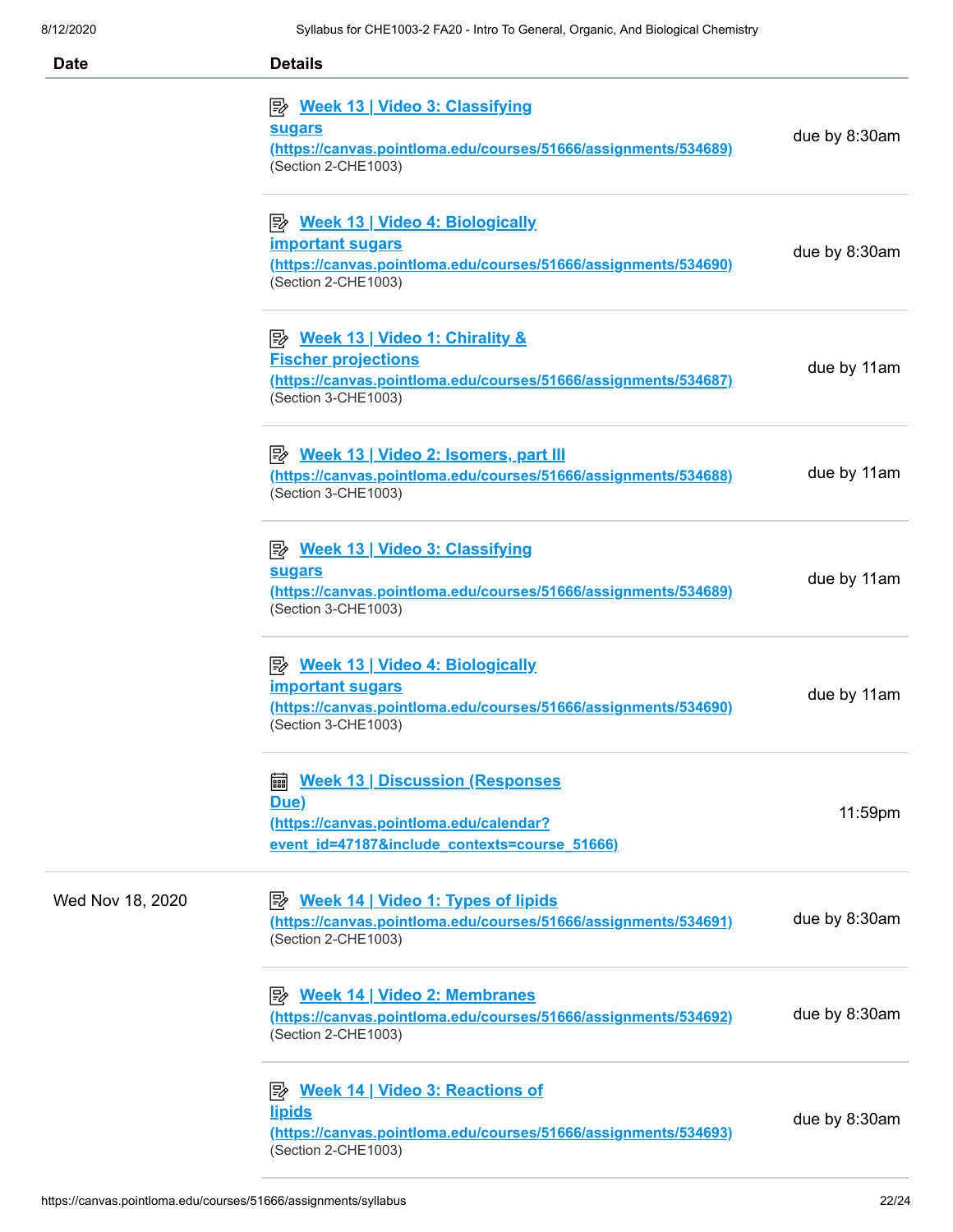| <b>Date</b>      | <b>Details</b>                                                                                                                                             |                |
|------------------|------------------------------------------------------------------------------------------------------------------------------------------------------------|----------------|
|                  | <b>E</b> <u>Week 14   Video 1: Types of lipids</u><br>(https://canvas.pointloma.edu/courses/51666/assignments/534691)<br>(Section 3-CHE1003)               | due by 11am    |
|                  | <b>B</b> Week 14   Video 2: Membranes<br>(https://canvas.pointloma.edu/courses/51666/assignments/534692)<br>(Section 3-CHE1003)                            | due by 11am    |
|                  | <b>E</b> <u>Week 14   Video 3: Reactions of</u><br><u>lipids</u><br>(https://canvas.pointloma.edu/courses/51666/assignments/534693)<br>(Section 3-CHE1003) | due by 11am    |
|                  | <b>Week 14   Quiz</b><br>眕<br>(https://canvas.pointloma.edu/courses/51666/assignments/532438)<br>(Section 2-CHE1003)                                       | due by 9:35am  |
| Fri Nov 20, 2020 | <u>Week 14   Quiz</u><br>(https://canvas.pointloma.edu/courses/51666/assignments/532438)<br>(Section 3-CHE1003)                                            | due by 12:05pm |
| Mon Nov 23, 2020 | P <sup>b</sup> Week 15   Video 1: Nucleic acids<br>(https://canvas.pointloma.edu/courses/51666/assignments/534694)<br>(Section 2-CHE1003)                  | due by 8:30am  |
|                  | P <sup>y</sup> Week 15   Video 2: The Central<br><u>Dogma</u><br>(https://canvas.pointloma.edu/courses/51666/assignments/535359)<br>(Section 2-CHE1003)    | due by 8:30am  |
|                  | <b>B</b> Week 15   Video 1: Nucleic acids<br>(https://canvas.pointloma.edu/courses/51666/assignments/534694)<br>(Section 3-CHE1003)                        | due by 11am    |
|                  | <b>Week 15   Video 2: The Central</b><br>י⊯<br><b>Dogma</b><br>(https://canvas.pointloma.edu/courses/51666/assignments/535359)<br>(Section 3-CHE1003)      | due by 11am    |
|                  | (https://canvas.pointloma.edu/courses/51666/assignments/543508)                                                                                            | due by 11:59pm |